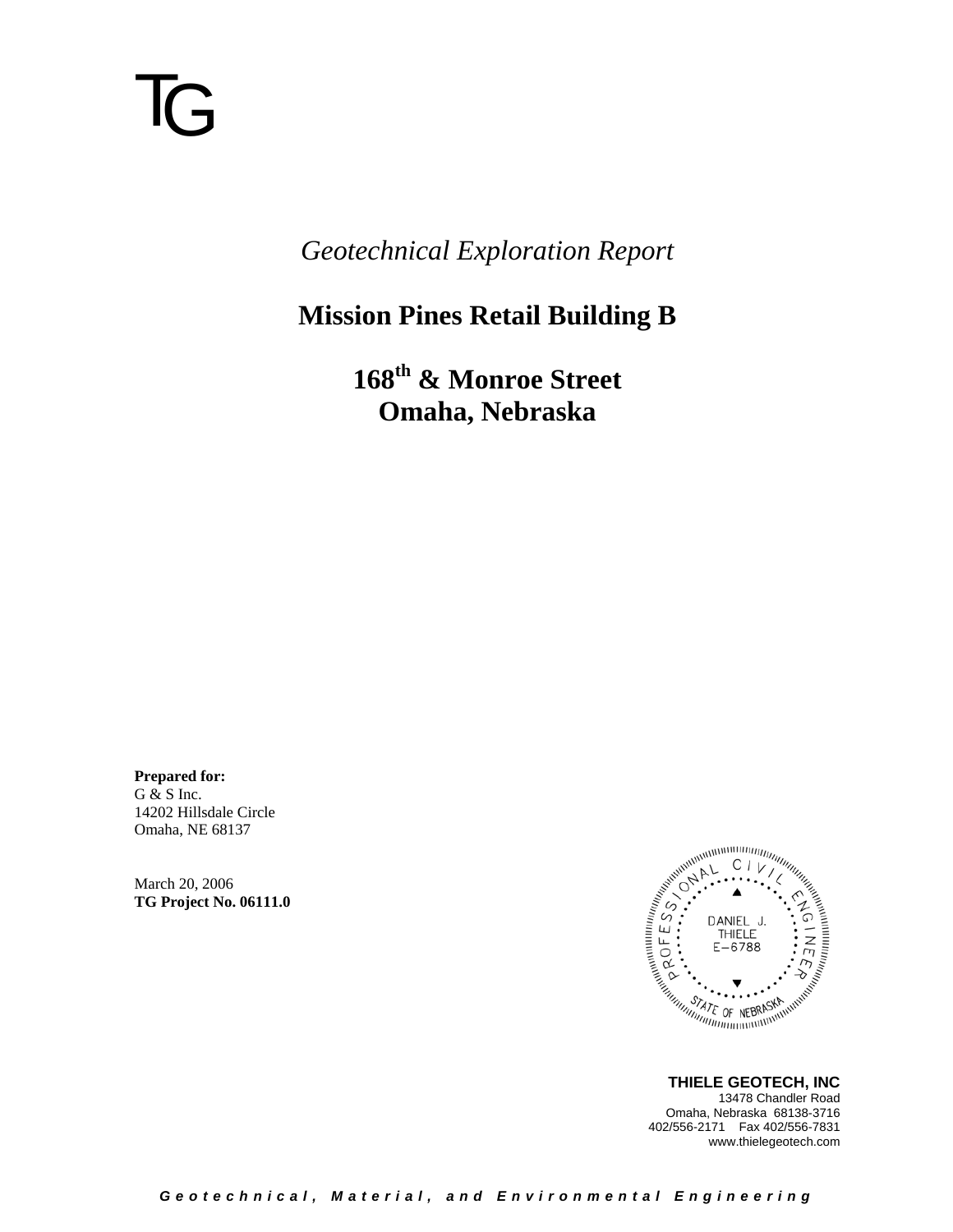#### **Geotechnical Exploration Report Mission Pines Retail Building B**

#### **Table of Contents**

#### **APPENDIX**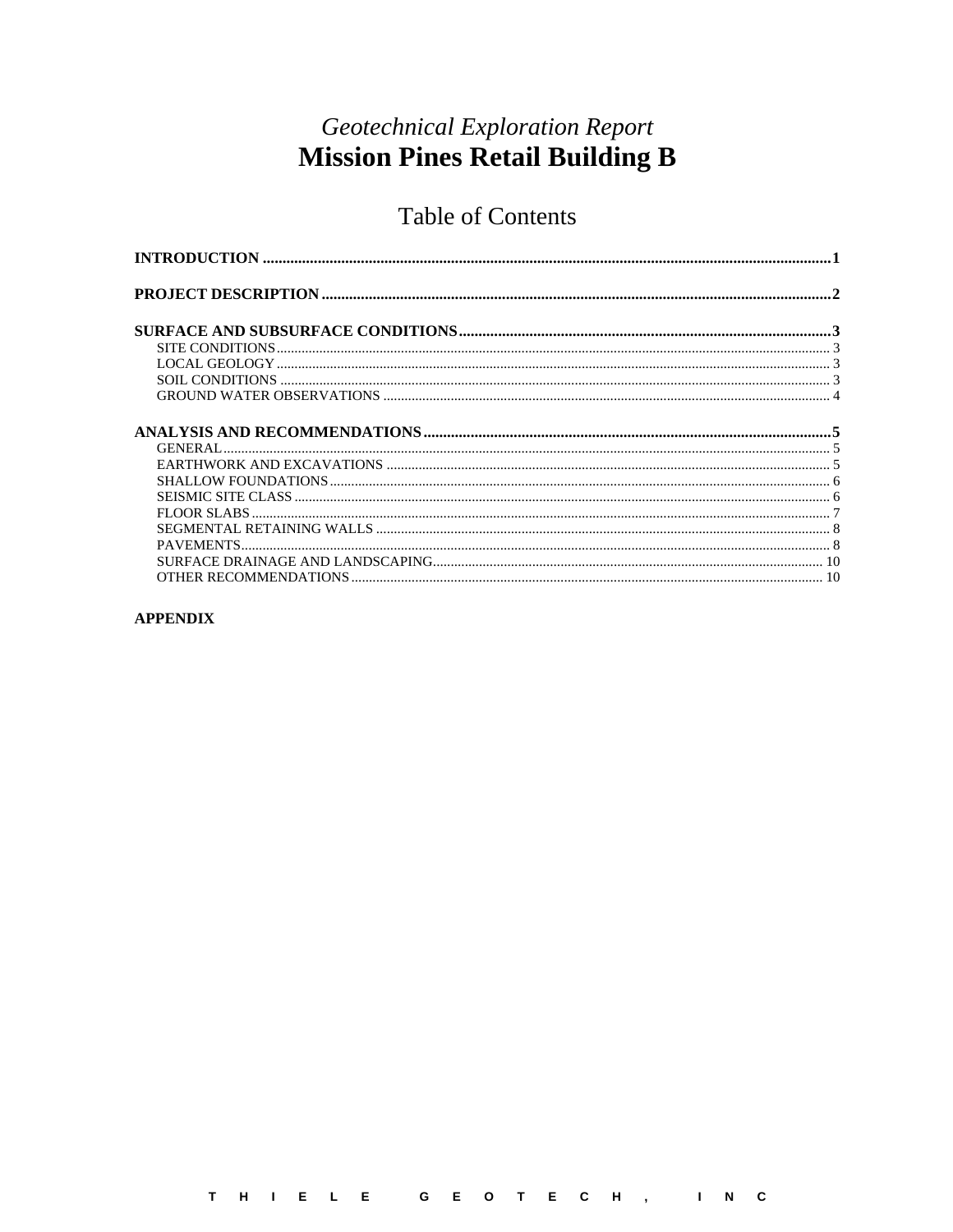#### **INTRODUCTION**

Thiele Geotech, Inc. has completed a geotechnical exploration study for the proposed retail building to be located near  $168<sup>th</sup>$  & Monroe Street in Omaha, Nebraska. The purpose of this study was to identify the general soil and ground water conditions underlying the site; to evaluate engineering properties of the existing soils; to provide earthwork and site preparation recommendations; and to recommend design criteria and parameters for foundations, pavements, and other earth supported improvements.

This study included soil borings, laboratory testing, and engineering analysis. A series of 5 test borings was spaced across the project site at strategic locations. The field and laboratory data are presented in the Appendix, along with a description of investigative methods.

The drilling and testing performed for this study were conducted solely for geotechnical analysis. No analytical testing or environmental assessment has been conducted. Any statements in this report regarding odors, discoloration, or suspicious conditions are strictly for the information of our client. If an evaluation of environmental conditions is desired, a separate environmental assessment should be conducted.

It should also be noted that this report was prepared for design purposes only, and may not be sufficient for a contractor in bid preparation. Prospective contractors should evaluate potential construction problems on the basis of their own knowledge and experience in the local area and on similar projects, taking into account their own intended construction methods and procedures.

This report is an instrument of service prepared for use by our client on this specific project. The report may be duplicated as necessary and distributed to those directly associated with this project, including members of the design team and prospective contractors. However, the technical approach and report format shall be considered proprietary and confidential, and this report may not be distributed in whole or in part to any third party not directly associated with this project. By using and relying on this report, all other parties agree to the same terms, conditions, and limitations to which the client has agreed.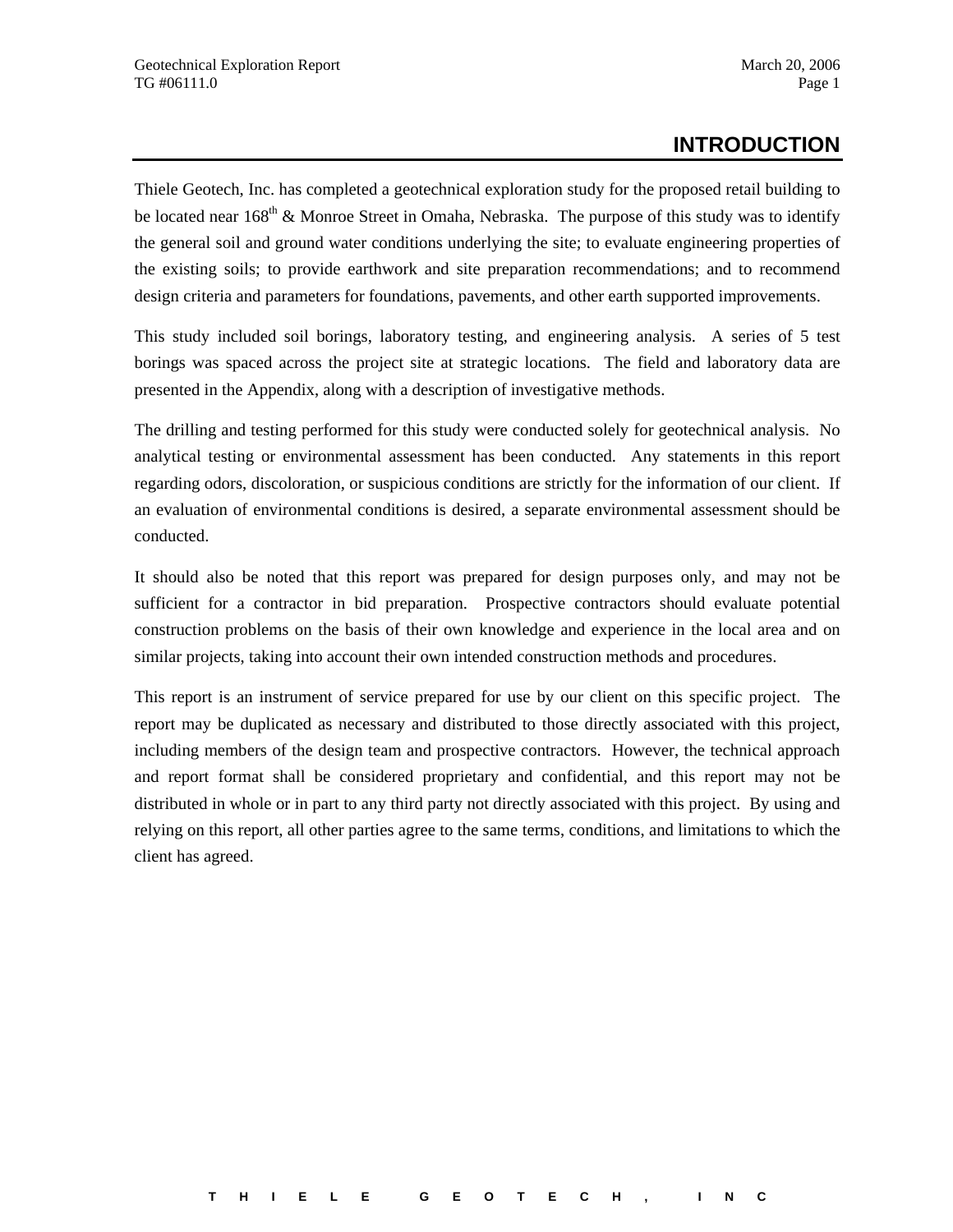#### **PROJECT DESCRIPTION**

The proposed building will be a single story, slab on grade structure with a footprint of approximately 16,000 square feet. Conventional construction is assumed, consisting of steel joists, beams, and columns. Load bearing masonry construction is expected across the rear of the building. Loads for this type of construction are light, with assumed column loads of 30 to 80 kips and wall loads of 2 to 4 kips per lineal foot.

Based on a proposed finish floor elevation of 1137.0 for the south end of the building and 1135.67 for the north end, cuts of 4 to 5 feet and fills of 1 to 2 feet are expected. Cuts of 1 to 2 feet and fills of up to 6 feet are assumed in the parking lot planned for the east side of the building. A retaining wall is planned for the east edge of the parking lot.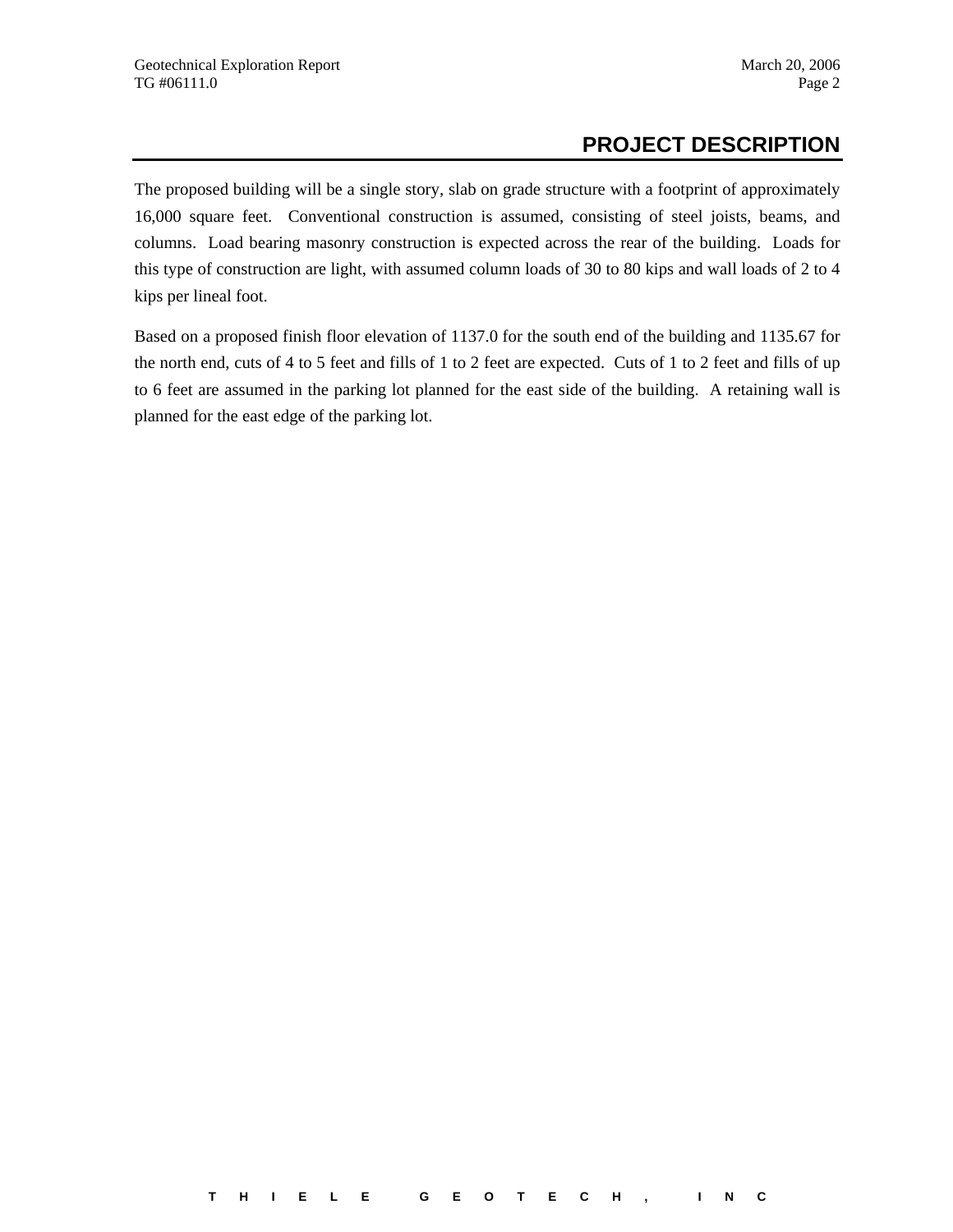#### **SURFACE AND SUBSURFACE CONDITIONS**

#### **SITE CONDITIONS**

The project site is located on Lots 4 and 5 of the Mission Pines retail development. The general area was graded in the late 1990's during original development of Mission Pines. The site slopes gently toward the north, and minor grading will be required to level the building pad. The site is bordered to the north by Monroe Street, to the east by  $168<sup>th</sup>$  Street, and to the west by  $169<sup>th</sup>$  Street. The existing retail Building A lies south of the planned building pad on the south side of Lot 4.

#### **LOCAL GEOLOGY**

The surface geology of the Papillion Creek Basin is Pleistocene in age and consists of eolian (windblown) deposits of Peoria and Loveland loess. The loess formed in dune-shaped hills between the Elkhorn and Missouri Rivers. The Peoria loess typically consists of silty lean clays that are stiff when dry but become softer with increasing moisture content. The Peoria often exhibits low unit weight and is collapse susceptible. The Loveland loess is an older deposit, and typically consists of lean clays. The Loveland generally exhibits higher unit weights and shear strengths than the Peoria.

The loess overlies Pleistocene glacial deposits of Kansan and Nebraskan till. The till consists of lean to fat clays mixed with sand, gravel, and occasional cobbles. The glacial deposits are generally fairly deep, but are sometimes near the surface at lower elevations on steep slopes. Cretaceous sandstone or Pennsylvanian limestone and shale form the bedrock unit below the glacial deposits. The depth to bedrock is normally great, and rock is rarely encountered in construction.

Along drainageways, alluvial and colluvial deposits are typically present. These soils were formed by erosion of the adjoining loess-mantled hills. Alluvial deposits are generally present along creeks and in major drainageways. The upper several feet of alluvium are usually stiffer due to the effects of desiccation. Colluvial soils are usually located at the base of steep slopes and in upland draws, and are formed by local creep and sloughing.

#### **SOIL CONDITIONS**

The soils encountered in the test borings generally consisted of man-placed fill overlying natural Peoria loess.

Man-placed fill was encountered at the surface of each boring. It ranged from  $7\frac{1}{2}$  feet thick in boring D-2 to the bottom of boring D-4 at 20 feet below existing grade. The fill was generally described as light brown to reddish brown, moist, firm to very hard, lean clay. Compaction levels were calculated and ranged from 91 to over 100 percent of an assumed Standard Proctor, with an average compaction of approximately 98 percent.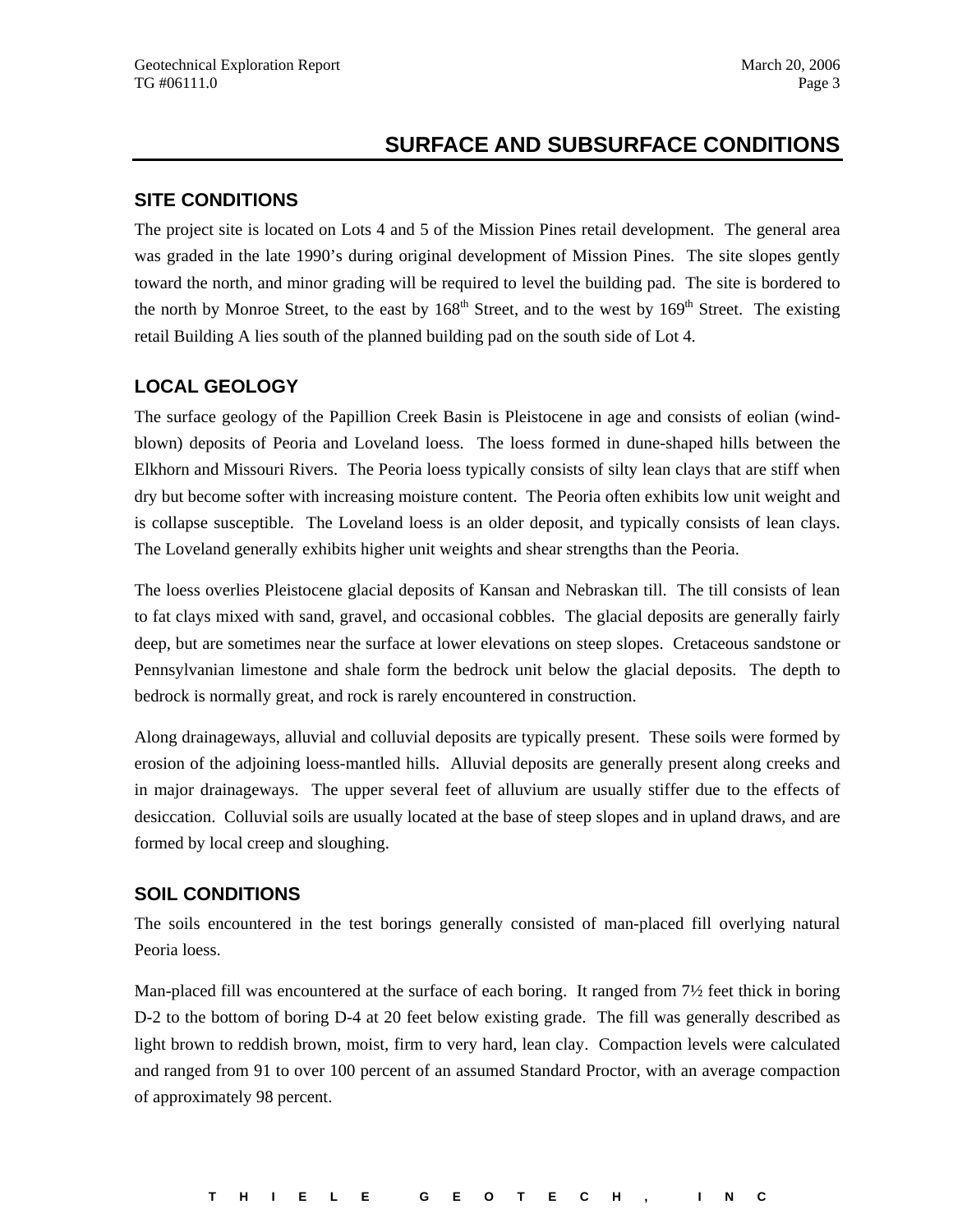Peoria loess was encountered below the fill in borings D-1, D-2, and D-3. It extended to the bottom of the borings. It was generally described as brown to light gray, moist to slightly moist, firm, lean clay.

Ranges of engineering properties from laboratory tests on selected samples are presented in Table 1.

| <b>Soil Layer</b> | <b>Moisture</b><br>Content $(\% )$ | Dry Unit<br>Weight<br>(pcf) | <b>Unconfined</b><br><b>Compressive</b><br>Strength (tsf) | <b>Classification</b><br>(LL/PI) |
|-------------------|------------------------------------|-----------------------------|-----------------------------------------------------------|----------------------------------|
| Man-placed fill   | 14 to 22                           | 95 to 109                   | 1.1 to 4.1                                                | CL (visual)                      |
| Peoria loess      | 14 to 24                           | 88 to 91                    |                                                           | CL (visual)                      |

**Table 1 - Laboratory Results** 

#### **GROUND WATER OBSERVATIONS**

Ground water was not encountered in any of the test borings during or at the end of the drilling operation. However, it must be noted that ground water levels may fluctuate due to seasonal variations and other factors.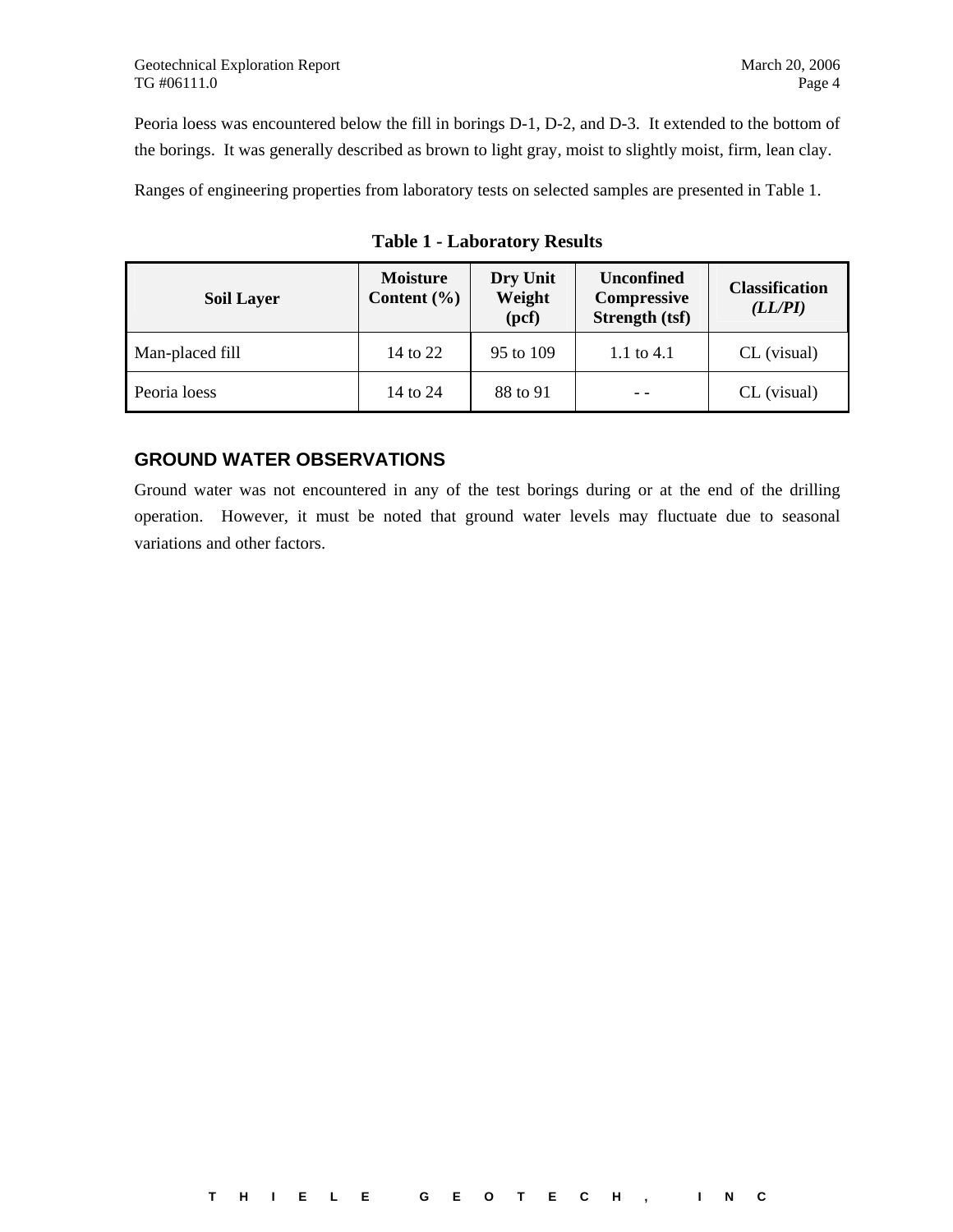#### **ANALYSIS AND RECOMMENDATIONS**

#### **GENERAL**

A thick layer of fill was encountered across the project site. The fill soils were generally dense and the footings for the proposed structures will bear in these fill soils. These soils are suitable for supporting the proposed construction on shallow foundations. The fill was somewhat variable, with limited pockets of moderate compaction. Therefore, a reduced bearing pressure is recommended for the proposed structure.

#### **EARTHWORK AND EXCAVATIONS**

Rubble and waste materials from site clearing and demolition should be removed from the site and lawfully disposed or recycled. Waste materials should not be buried on-site. Demolition of structures should include excavation and removal of foundations and floor slabs. Where trees are cleared, the stumps should be excavated and removed.

Topsoil and vegetation should be stripped to a depth of 4 inches in areas to be disturbed during grading, including borrow and fill areas. Surfaces to receive fill should be broken up and recompacted to allow new fill to bond to the existing soil. Slopes steeper than 5H:1V should be benched before placing fill.

The excavated site soils will generally be suitable for reuse as structural fill, although some moisture conditioning may be required. Any off-site borrow should be a clean, inorganic silt or lean clay with a liquid limit less than 45 and a plasticity index less than 20. Borrow material should not contain an appreciable amount of roots, rock, or debris, and should not contain any foreign material with a dimension greater than 3 inches.

All fills should be placed and compacted as structural fill. Fill should be placed in thin lifts not to exceed 8 inches loose thickness. Structural fill should be compacted with a sheepsfoot type roller to a minimum of 95 percent of the maximum dry density (ASTM D698, Standard Proctor). Moisture content should be controlled to between -3 and +4 percent of optimum.

Backfill soils in utility trenches should be compacted to a minimum of 95 percent of the maximum dry density at a moisture content between -3 and +4 percent of optimum. Lift thicknesses should be appropriately matched to the type of compaction equipment used. Backfill soils around foundations, basement walls, and retaining walls should be compacted to a minimum of 95 percent of the maximum dry density at a moisture content between -3 and +4 percent of optimum. Granular backfill should not be used in exterior trenches or around foundation elements.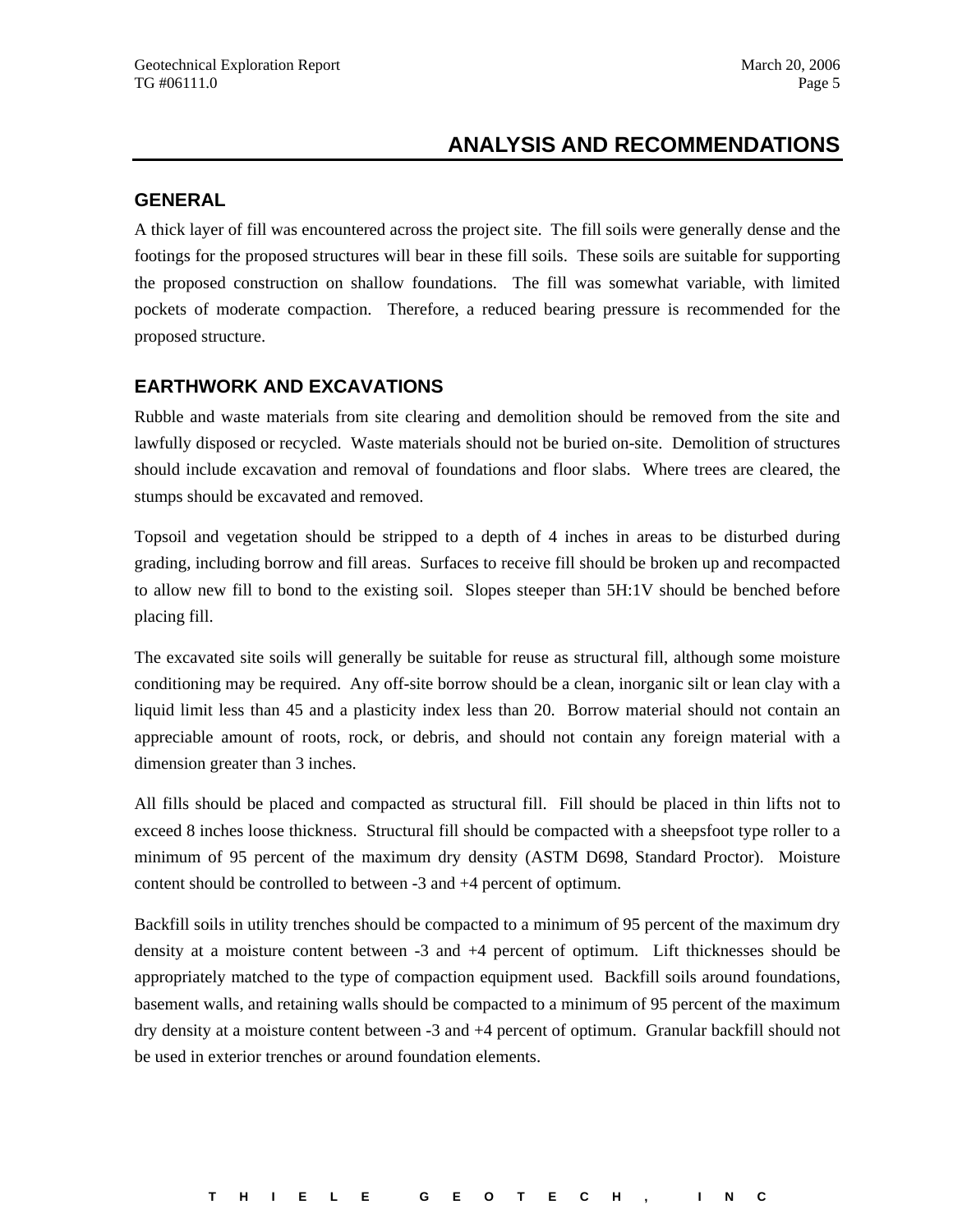Quality control testing is an important part of any earthwork operation. It is recommended that a representative of the geotechnical engineer periodically monitor earthwork operations to verify proper compliance with these recommendations, including compaction levels.

OSHA's Construction Standards for Excavations require that the contractor's excavation activities follow certain worker safety procedures. These include a requirement that excavations over 4 feet deep be sloped back, shored, or shielded. The soils encountered in the test borings generally classify as type B soils according to the OSHA standard. The maximum allowable slope for an unbraced excavation in these soils is 1H:1V, although other provisions and restrictions apply. Excavations over 20 feet deep require specific design by a licensed Professional Engineer. The contractor is solely responsible for site/excavation safety and compliance with OSHA regulations. The geotechnical engineer assumes no responsibility for site safety, and the above information is provided only for consideration by the designers.

#### **SHALLOW FOUNDATIONS**

The site conditions identified are favorable for the use of conventional spread foundations to support structural loads. Based on our bearing capacity and settlement analysis, a net allowable bearing pressure of 1,700 pounds per square foot was determined. This allowable bearing pressure may be used to size wall footings and column pads. The bearing pressure was calculated based on a safety factor of 3 against bearing failure. Foundation settlements are estimated at less than 1 inch total and  $\frac{1}{2}$ inch differential over a span of 20 feet. If maximum design loads significantly exceed 80 kips for columns or 4 kips per foot for walls, these bearing pressures may not be applicable and should be reevaluated.

It is recommended that column footings be at least 3 feet square and that load bearing wall footings be at least 16 inches wide. Exterior footings and footings in unheated areas should be founded a minimum of 3.5 feet below adjacent grade to provide reasonable frost protection. It is recommended that all footings be steel reinforced.

The condition of the bearing soils can vary and should be observed by the geotechnical engineer at the time of excavation. If unsuitable bearing soils are identified, they should be improved by compaction or replaced by structural fill. As an alternative, the footing bottom could be extended through unsuitable materials if suitable material is present below.

#### **SEISMIC SITE CLASS**

Seismic structural design requirements are dictated by a site classification based on average soil properties within the top 100 feet. Based on our local experience, the soil profile was estimated below the maximum boring depth. The average undrained shear strength was then estimated based on the actual laboratory testing and on assumed soil properties for the deeper soil profile.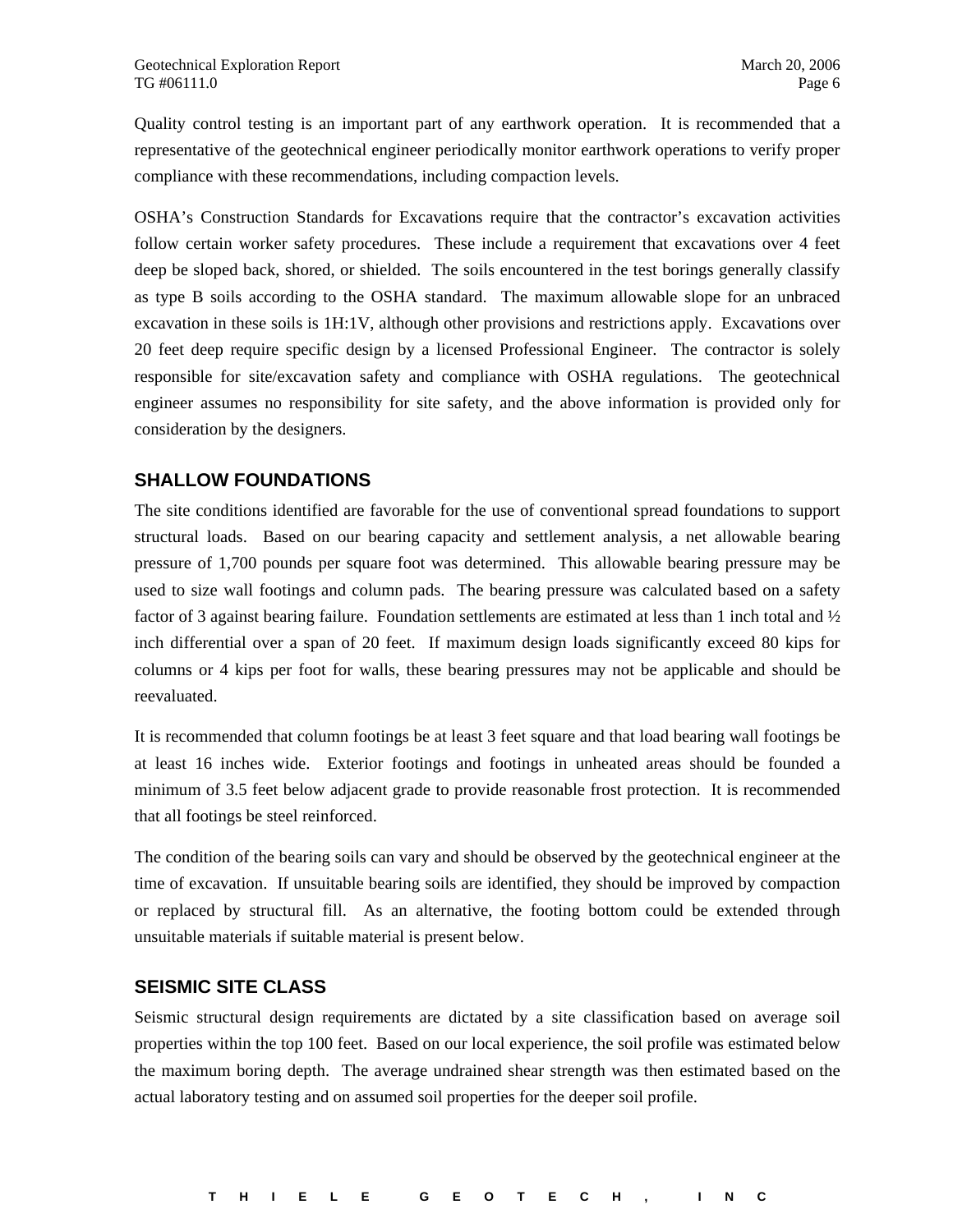The site classifies as Site Class D (stiff soil profile) according to Table 1615.1.1 of the 2000 International Building Code.

#### **FLOOR SLABS**

To avoid localized slab failures, it is important that interior backfill around foundation elements and in plumbing trenches be properly compacted. Interior backfill should be compacted to a minimum of 95 percent of the maximum dry density at a moisture content between -3 and +4 percent of optimum (ASTM D698, Standard Proctor).

To provide uniform support for floor slabs, the upper 6 inches of the subgrade should be compacted to a minimum of 95 percent of the maximum dry density at a moisture content between -3 and +4 percent of optimum (ASTM D698, Standard Proctor). Care should be taken to maintain the condition of the subgrade. Areas that become saturated, frozen, or disturbed should be reworked prior to slab placement. Any unstable areas should be excavated and replaced with structural fill. A granular cushion beneath the floor slab is considered a construction convenience and may be used, but is not considered critical to proper slab performance.

If tile, carpet, or a hardener/sealer that may be affected by moisture will be applied, then a 10 mil thick vapor retarder is recommended beneath the concrete to inhibit upward migration of moisture through the slab. Care should be taken when finishing concrete placed directly on a vapor retarder to minimize potential problems with curling and blistering.

Interior partition walls weighing up to 1,000 pounds per lineal foot may be supported directly on the floor slab. It is recommended that control joints be provided between partition walls that bear on the floor slab and walls supported on footings. Entrance slabs should be designed as structural stoops with a cavity beneath the slab to accommodate frost heave.

Contraction joints are important to control the location of cracks in the floor slab that result from stresses caused by normal drying shrinkage. Joints should be cut as soon as practical after the concrete has set sufficiently to support foot traffic, and must be cut before any shrinkage cracks form. Contraction joints should be cut to a minimum of  $\frac{1}{4}$  of the slab thickness (1/5 of the thickness for early entry saw method). Joints should be spaced no more than 30 times the thickness of the slab or 15 feet maximum. Panels should be kept as square as possible, with the length to width ratio limited to 125 percent. Dowel bars should be used for load transfer across construction joints where slabs are subjected to heavy loads. Joints should be carefully planned and laid out to match column lines and to meet reentrant corners. Joints should be perpendicular to edges and should not form angles less than 45 degrees or over 225 degrees. To accommodate the relative movement that commonly occurs between floors and foundations, isolation joints should be provided against walls, and diamond or circular isolation joints should be constructed around columns.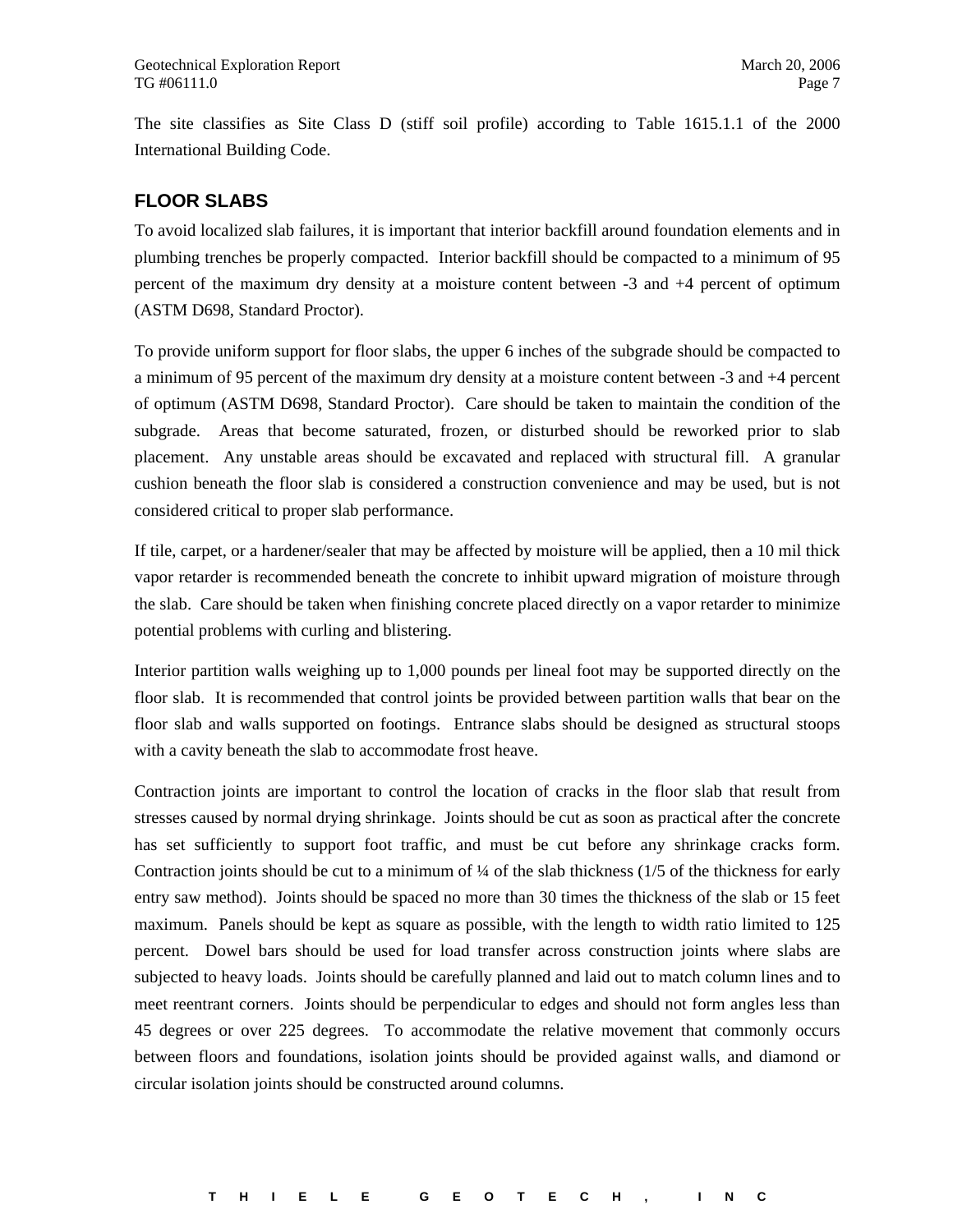#### **SEGMENTAL RETAINING WALLS**

Segmental retaining walls may be used for grade separation on the site. The walls will retain up to 6 feet of unbalanced fill, and will be subjected to parking lot loading above. The walls should be designed following the design methodology of the National Cement Masonry Association, using the properties listed in Table 2. We recommend minimum safety factors of 2.0 against overturning and 1.5 against sliding.

| <b>Property</b>                                   | <b>Retained Soil</b> | <b>Foundation Soil</b> | <b>Reinforced Soil</b><br>(native backfill) |
|---------------------------------------------------|----------------------|------------------------|---------------------------------------------|
| Internal Friction Angle - $\phi^{\circ}$          | $26^\circ$           | $26^\circ$             | $26^\circ$                                  |
| Effective Unit Weight - $\gamma$                  | $120$ pcf            | $120$ pcf              | $125$ pcf                                   |
| Cohesion - c                                      |                      | $200$ psf              |                                             |
| Net Allowable Bearing Pressure - q <sub>all</sub> |                      | $2,500$ psf            |                                             |

**Table 2 - Segmental Retaining Wall Design Properties** 

Backfill should be compacted to a minimum of 95 percent of the maximum dry density at a moisture content between -3 and +4 percent of optimum (ASTM D698, Standard Proctor).

#### **PAVEMENTS**

Pavement performance is directly affected by the degree of compaction, uniformity, and stability of the subgrade. This is particularly important where traffic from heavy trucks is anticipated. The final subgrade should be reworked and compacted immediately prior to pavement construction. The subgrade should then be proof rolled, and any unstable areas should be excavated and replaced to create a uniform and stable subgrade.

For concrete pavements, it is recommended that the upper 12 inches of the subgrade be compacted to a minimum of 90 percent of the maximum dry density at a moisture content between -3 and +4 percent of optimum (ASTM D1557, Modified Proctor). Subgrade preparation should extend a minimum of 2 feet laterally beyond the edge of the pavement.

For asphalt pavements, greater stability is required due to the extreme loading conditions placed on the subgrade during laydown. Subgrades for asphalt pavements should be prepared by compacting the upper 12 inches to a minimum of 92 percent of the maximum dry density at a moisture content between -3 and +4 percent of optimum (ASTM D1557, Modified Proctor). Subgrade preparation should extend a minimum of 2 feet laterally beyond the edge of the pavement, including the concrete curb and gutter section.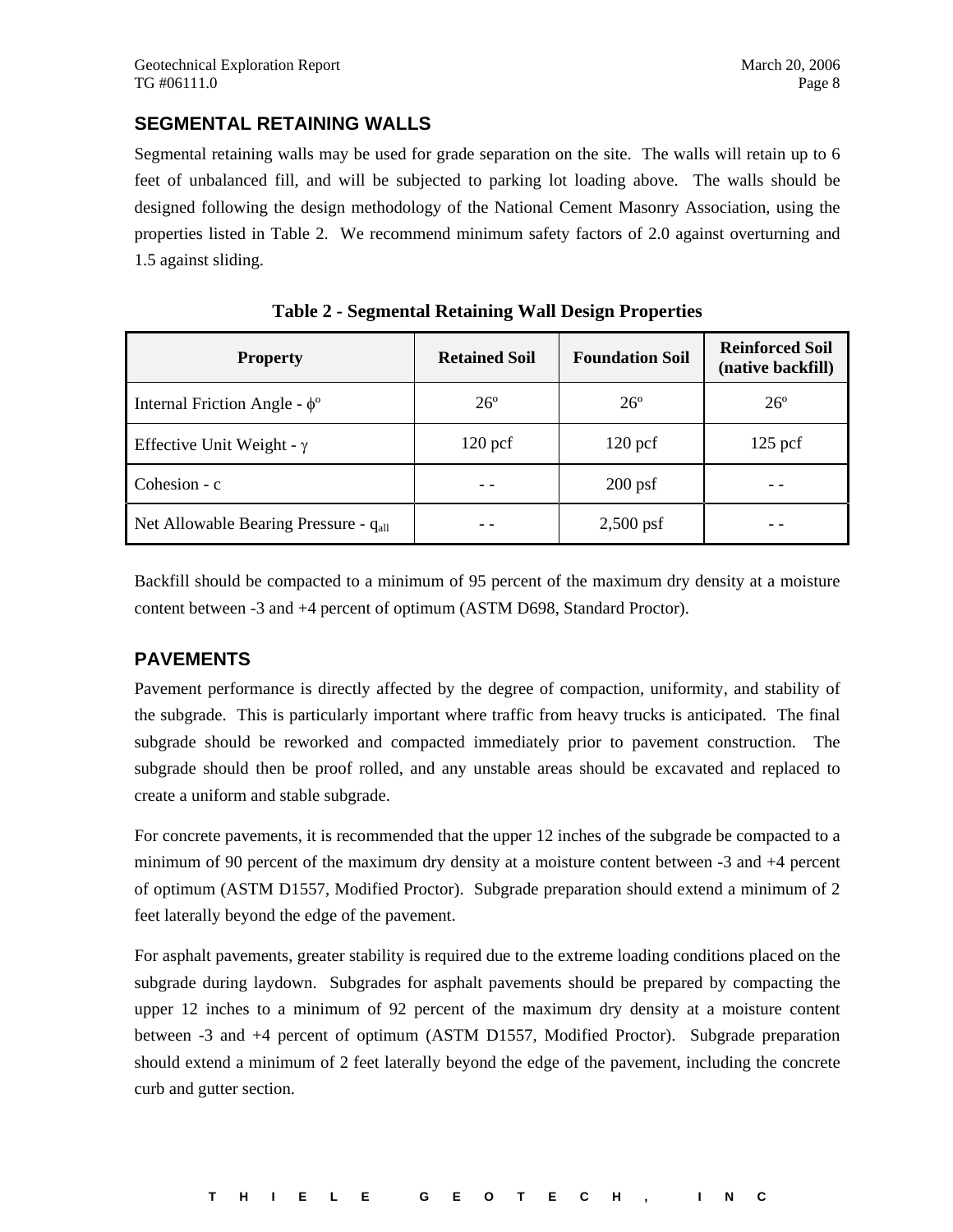Under sidewalks, the upper 6 inches of the subgrade should be compacted to a minimum of 95 percent of the maximum dry density at a moisture content between -3 and +4 percent of optimum (ASTM D698, Standard Proctor). Subgrade preparation should extend laterally 6 inches beyond the edge of the sidewalk

Based on the forgoing subgrade preparation procedures, recommended minimum pavement thicknesses are provided in Table 2. These minimum thicknesses are prescriptive values based on traffic classification, and not on a detailed analysis using traffic counts. It should be noted that life cycle costs for concrete pavements are generally lower, despite their higher initial cost. Local experience has shown that well constructed concrete pavements typically perform better, have lower maintenance costs, and have longer service lives than comparable asphalt pavements. Note that we do not recommend using an aggregate base as part of the pavement section due to concerns over drainage and freeze/thaw deterioration of the base material.

|                                                                                                                                                                                                                                                                                                                                                               | <b>Pavement Type/Thickness (inches)</b> |                           |
|---------------------------------------------------------------------------------------------------------------------------------------------------------------------------------------------------------------------------------------------------------------------------------------------------------------------------------------------------------------|-----------------------------------------|---------------------------|
| <b>Pavement Category</b>                                                                                                                                                                                                                                                                                                                                      | <b>Concrete</b>                         | <b>Full Depth Asphalt</b> |
| <b>Sidewalks</b>                                                                                                                                                                                                                                                                                                                                              | 4                                       |                           |
| Parking Areas                                                                                                                                                                                                                                                                                                                                                 | 5                                       | 6                         |
| Drive Lanes (concentrated traffic - occasional trucks)                                                                                                                                                                                                                                                                                                        | 5                                       |                           |
| Medium Duty ( <i>up to 3 trucks/day</i> )                                                                                                                                                                                                                                                                                                                     | 6                                       | 8                         |
| Dumpster Pads (including pickup area)                                                                                                                                                                                                                                                                                                                         | 7                                       |                           |
| Subgrade Support Values: $CBR = 3$ , $k=120$ pci<br>Materials: (reference City of Omaha Standard Specifications for Public Works Construction, 2003 Edition)<br>concrete - mix type L6 ( $f_c$ = 3,500 psi) (Section 500)<br>asphalt surface - mix type CMR $w$ /PG64-22 binder (Section 400)<br>asphalt base - mix type Base w/ PG64-22 binder (Section 400) |                                         |                           |

**Table 2 - Minimum Pavement Thicknesses** 

Contraction joints are important to control the location of cracks in concrete pavement that result from stresses caused by normal drying shrinkage and thermal effects. A proper jointing system will enhance structural capacity and prolong the life span of a concrete pavement as well as improve ride quality. Contraction joints should be cut to a minimum of  $\frac{1}{4}$  of the slab thickness (1/5 of the thickness for early entry saw method). Joints should be cut as soon as practical after the concrete has set sufficiently to support foot traffic, and must be cut before any shrinkage cracks form. Joints should be spaced no more than 24 times the thickness of the slab or 12½ feet maximum. Panels should be kept as square as possible, with the length to width ratio limited to 125 percent. Dowel bars should be used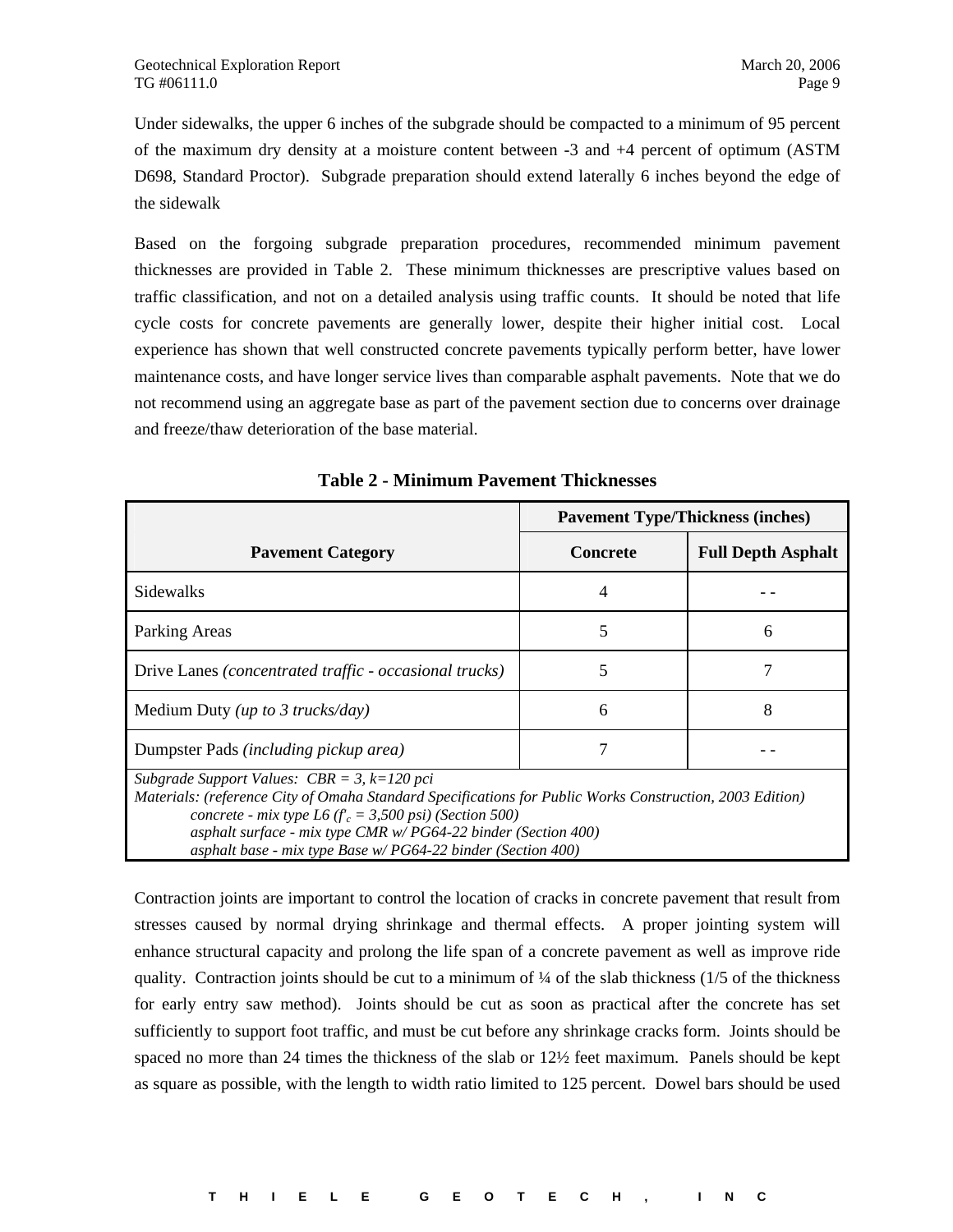for load transfer across construction joints, and should be considered for contraction joints subjected to heavy truck traffic. Joints should be carefully planned and laid out to meet inlets, drainage structures, reentrant corners, and radiuses. Joints should be perpendicular to edges and radiuses, and should not form angles less than 45 degrees or over 225 degrees. Isolation joints should be provided around any structures. We recommend that joints be sealed to reduce moisture infiltration and to reduce the accumulation of non-compressible materials.

#### **SURFACE DRAINAGE AND LANDSCAPING**

The long-term performance of any project is contingent upon keeping the subgrade soils at more or less constant moisture content, and by not allowing surface drainage a path to the subsurface. Positive surface drainage away from structures must be maintained at all times. Landscaped areas should be designed and built such that irrigation and other surface water will be collected and carried away from the structure.

Construction staging and grading should provide for removal of surface water from the site. If prolonged ponding of surface water occurs, removal and replacement of wet or disturbed soils may be necessary. Temporary grades should be established to prevent runoff from entering excavations or footing trenches. Backfill should be placed as soon as structural strength requirements are met, and should be graded to drain away from the building.

The final grade of the foundation backfill and any overlying pavements should have a positive slope away from foundation walls on all sides. For grass or landscape covered areas, a minimum slope of 1 inch per foot for 5 to 10 feet away from the building is recommended. A minimum slope of 2 percent is recommended for grassed or landscaped areas of the site away from the building. For paved areas, minimum slopes of 1 percent for concrete pavements and 1½ percent for asphalt pavements are recommended. Pavements and exterior slabs that abut the structure should be carefully sealed against moisture intrusion at the joint.

#### **OTHER RECOMMENDATIONS**

During detailed design, additional issues may arise and possible conflicts may occur with our recommendations. Such issues and conflicts should be resolved through dialogue between the geotechnical engineer and designers. It is recommended that the geotechnical engineer review the final design, including the plans and specifications, to verify that our recommendations are properly interpreted and incorporated into the design.

If any changes are made in the design of the project, including the nature or location of proposed facilities on the site or significant elevation changes, the analysis and recommendations of this report shall not be considered valid unless the changes are reviewed. The analysis and recommendations of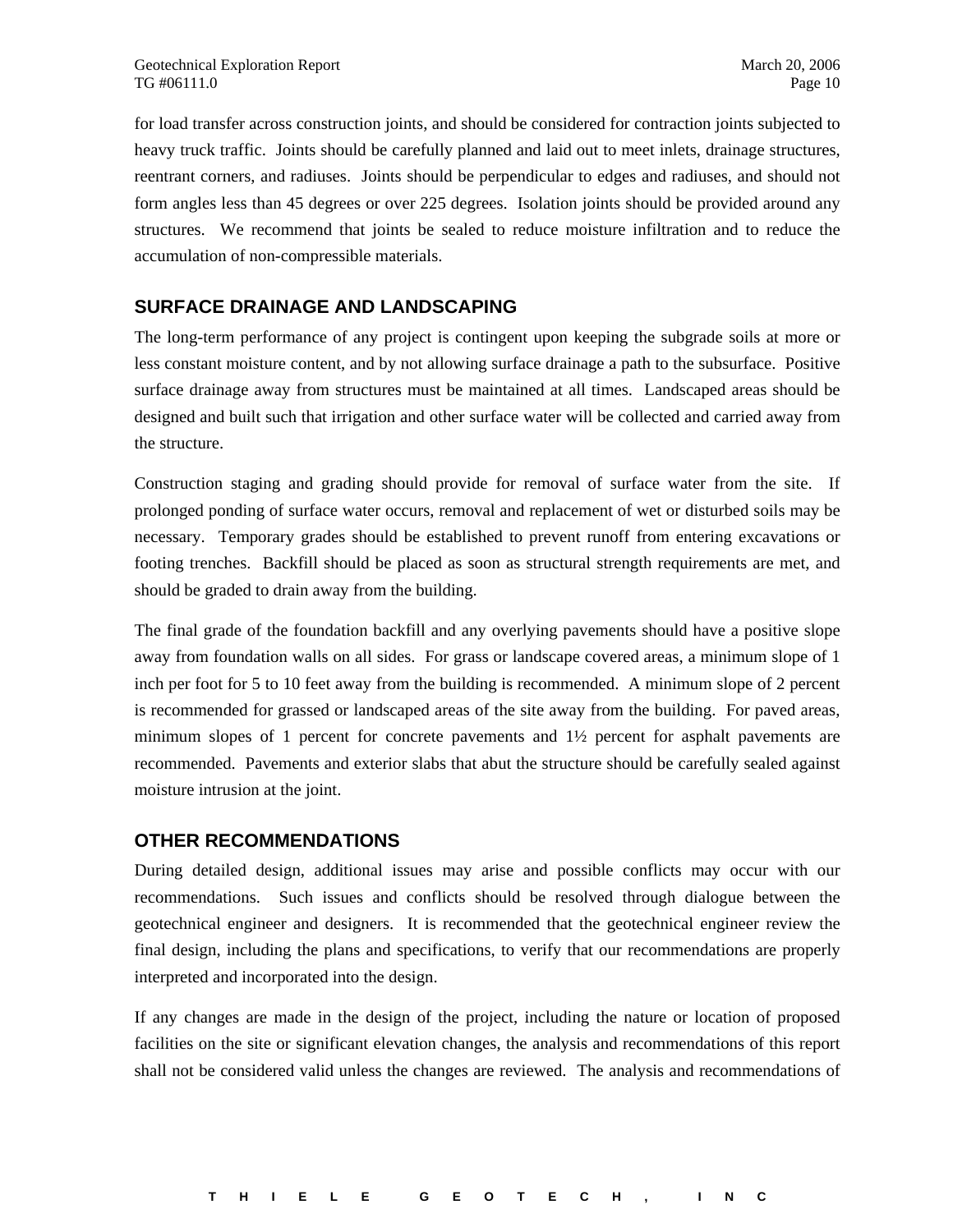this report should not be applied to different projects on the same site or to similar projects on different sites.

The analysis and recommendations in this report are based upon borings at specific locations. The nature and extent of variation between boring locations is impossible to predict. Because of this, geotechnical recommendations are preliminary until they have been confirmed through observation of site excavation and earthwork preparation. If variations appear during subsequent exploration or during construction, we may reevaluate our recommendations and modify them, if appropriate. The geotechnical engineer should be retained during construction to observe compliance with the recommendations of this report and to provide quality control testing of earthwork construction. If these services are provided by others, including the contractor, the entity that provides construction phase observation and testing shares responsibility as the geotechnical engineer of record for implementing or modifying these recommendations.

> Respectfully submitted, **Thiele Geotech, Inc.**

Prepared by,

Kelli A. James, E.I.

Daniel J. Thiele, P.E. Nebraska License E-6788

Prepared under the supervision of,



P:\06111.0\GEOTECHNICAL EXPLORATION REPORT.DOC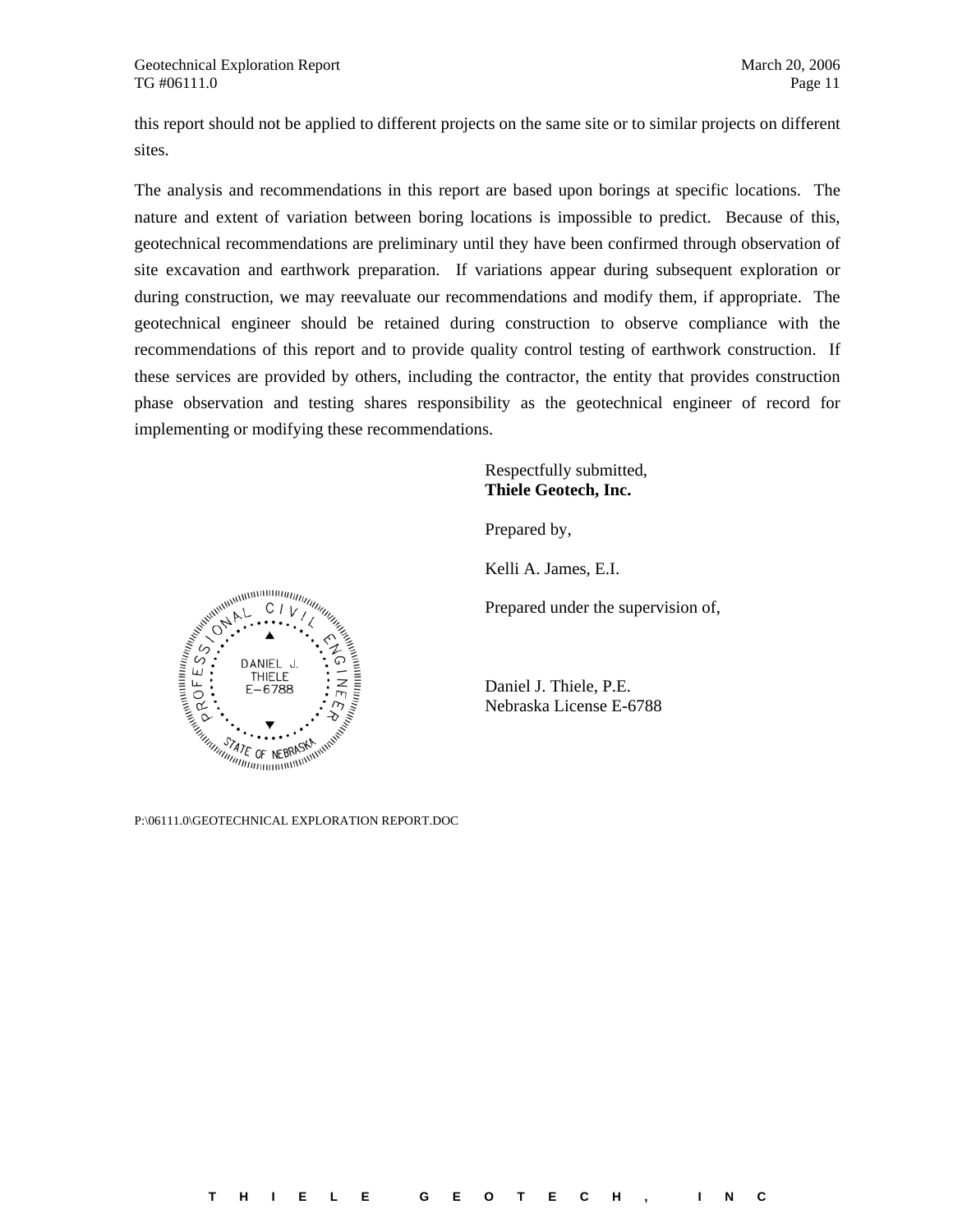#### **APPENDIX**

**Subsurface Exploration Methods Legend of Terms Boring Location Plan Boring Logs Soil Test Summary**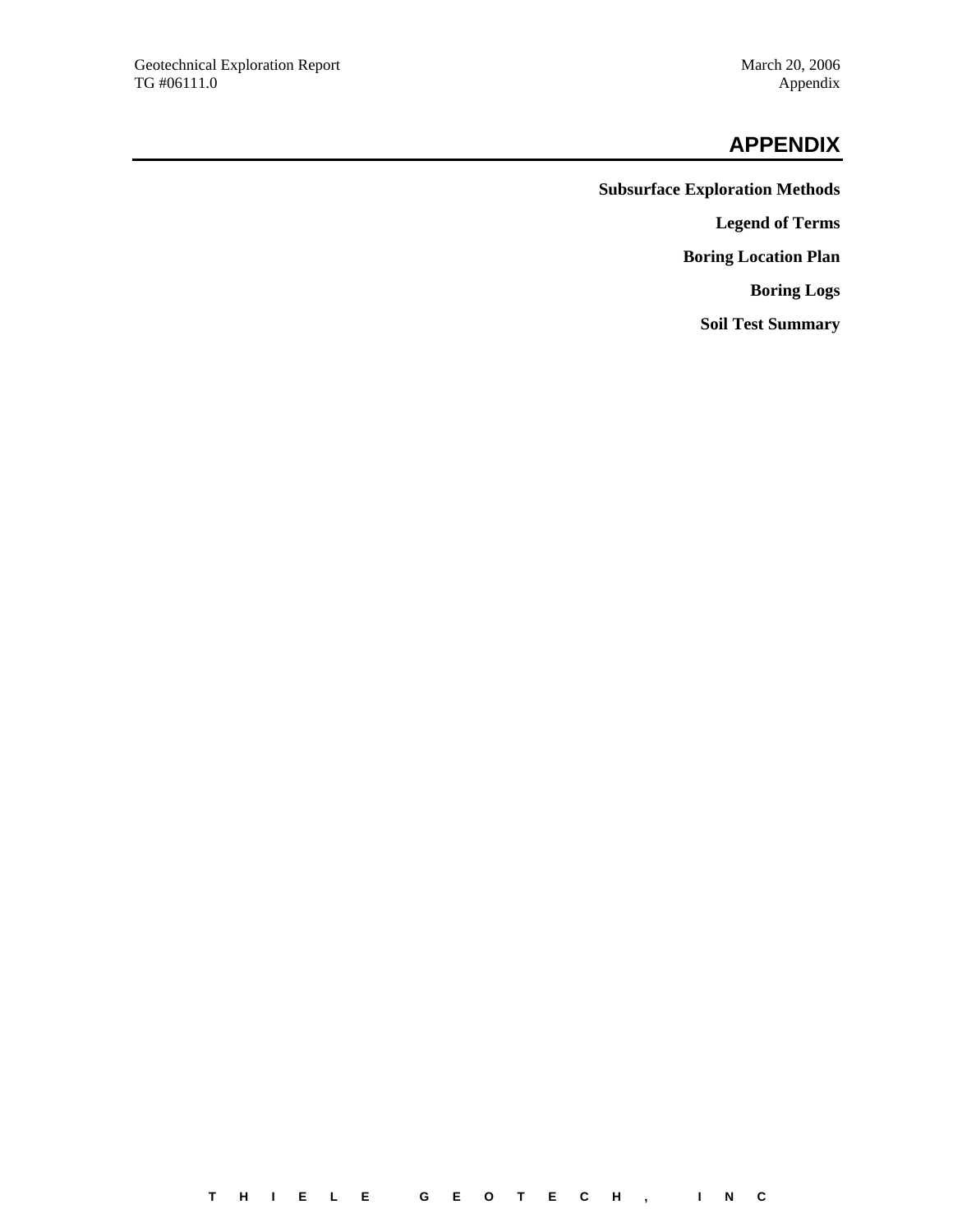#### **SUBSURFACE EXPLORATION METHODS**

The fieldwork for this study was conducted on March 9, 2006. The exploratory program consisted of 5 test borings drilled at the approximate locations shown on the Boring Location Plan. Boring locations were selected to provide the desired site coverage and were adjusted to accommodate access conditions. The boring locations were laid out by estimating angles and measuring from existing site features. Elevations were interpolated from contours on the topographic survey. The boring locations and elevations should only be considered accurate to the degree implied by the methods used to define them.

Test borings were advanced using flight augers powered by a truck-mounted drill rig. Soil samples were obtained at selected depths as indicated on the boring logs. A 3-inch nominal diameter thinwalled sampler was hydraulically pushed to obtain undisturbed samples. Disturbed samples were obtained by driving a 2-inch nominal diameter split barrel sampler while conducting standard penetration tests (SPT). Auger samples were obtained directly from the drill cuttings.

The boring logs were prepared based on visual classification of the samples and drill cuttings, and by observation of the drilling characteristics of the subsurface formations. The logs have been supplemented and modified based on the laboratory test results and further examination of the recovered samples. The stratification lines on the boring logs represent the approximate boundary between soil types, but the insitu transition may be gradual.

Water level observations were made at the times stated on the boring logs. The borings were backfilled with drill cuttings at the completion of the fieldwork.

The field boring logs were reviewed to outline the depths, thicknesses, and extent of the soil strata. A laboratory testing program was then developed to further classify the basic soils and to evaluate the engineering properties for use in our analysis.

Laboratory tests to further classify the soils included visual classification, moisture content, and dry unit weight. The shear strengths of cohesive samples were evaluated using the unconfined compression test.

The boring logs and related information in this report are indicators of subsurface conditions only at the specific locations and times noted. Subsurface conditions, including ground water levels, at other locations of the site may differ significantly from conditions that exist at the sampling locations. Also note that the passage of time may affect conditions at the sampling locations.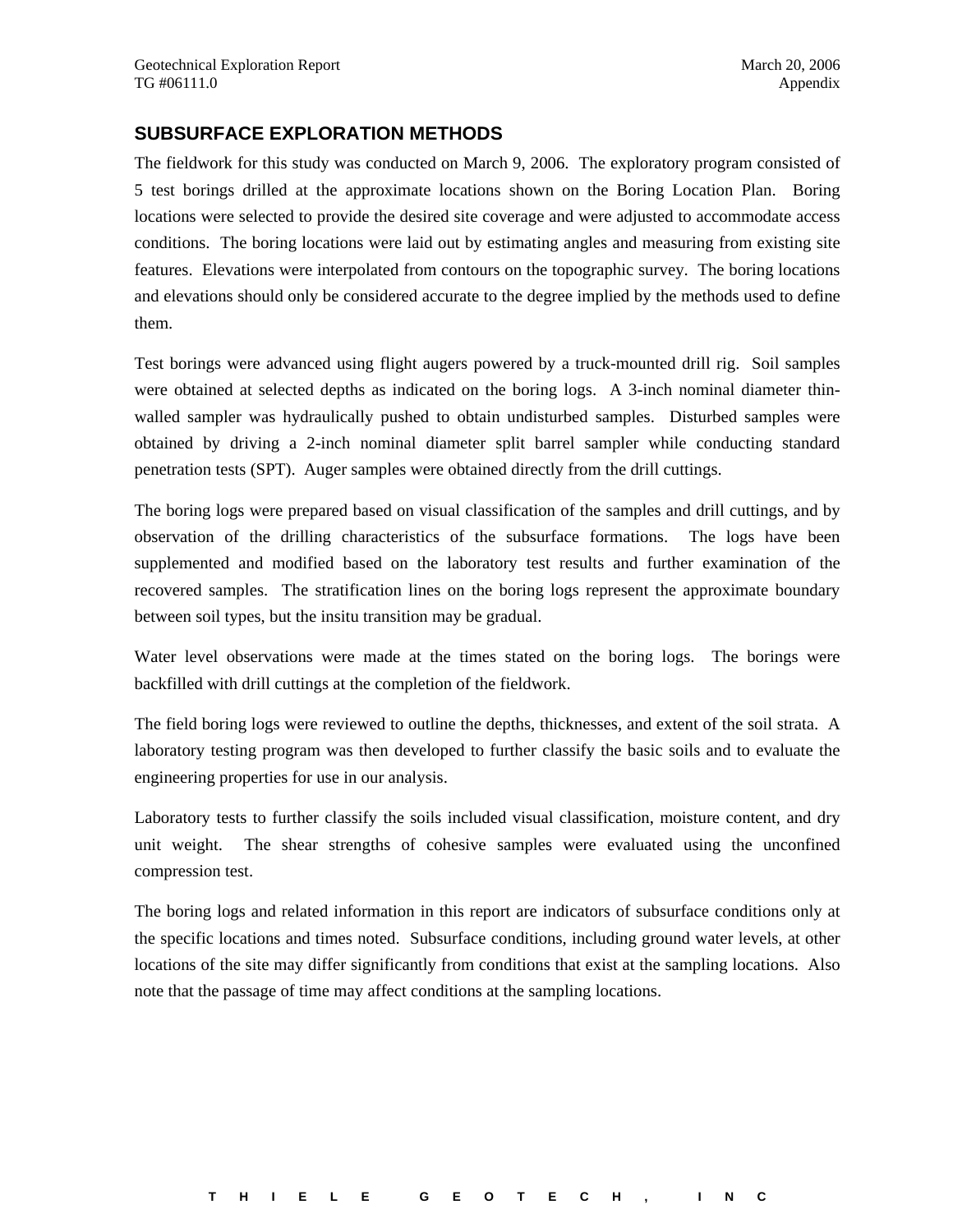## **IG** THIELE GEOTECH, INC LEGEND OF TERMS

|                                                          |                       | <b>Soil Description Terms</b>             |  |                                          |  |  |
|----------------------------------------------------------|-----------------------|-------------------------------------------|--|------------------------------------------|--|--|
| <b>Consistency - Fine Grained</b>                        |                       | <b>Consistency - Coarse Grained</b>       |  | <b>Moisture Conditions</b>               |  |  |
| Very Soft, Soft, Firm,                                   |                       | Very Loose, Loose, Medium                 |  | Dry, Slightly Moist, Moist               |  |  |
| Hard, Very Hard                                          |                       | Dense, Dense, Very Dense                  |  | Very Moist, Wet (Saturated)              |  |  |
|                                                          |                       |                                           |  |                                          |  |  |
|                                                          |                       | <b>Sample Identification</b>              |  |                                          |  |  |
| <b>Sample Type</b>                                       |                       | <b>Sample Data</b>                        |  | <b>Laboratory Data</b>                   |  |  |
| U -- Undisturbed (Shelby Tube)                           | No. -- Number         |                                           |  | MC -- Moisture content                   |  |  |
| S -- Split barrel (disturbed)                            |                       | SPT -- Standard penetration test          |  | $\gamma_d$ -- Dry unit weight            |  |  |
| C -- Continuous sample                                   | bpf -- blows per foot |                                           |  | $q_u -$ Unconfined compression           |  |  |
| A -- Auger cuttings (disturbed)                          | Rec -- Recovery       |                                           |  | LL/PI -- Liquid limit & plasticity index |  |  |
|                                                          |                       |                                           |  |                                          |  |  |
|                                                          |                       | <b>Unified Soil Classification System</b> |  |                                          |  |  |
| Peat                                                     | Pt                    | Highly organic soils                      |  |                                          |  |  |
| Fat Clay                                                 | <b>CH</b>             | Clay - Liquid Limit > 50 *                |  | 50% or more                              |  |  |
| <b>Elastic Silt</b>                                      | MH                    | Silt - Liquid Limit > 50 *                |  | smaller than                             |  |  |
| Lean Clay                                                | <b>CL</b>             | Clay - Liquid Limit < 50 *                |  | No. 200 sieve                            |  |  |
| Silt                                                     | <b>ML</b>             | Silt - Liquid Limit < 50 *                |  |                                          |  |  |
| Silty Clay                                               | CL-ML                 | Silty Clay *                              |  |                                          |  |  |
| Clayey Sand                                              | <b>SC</b>             | Sands with 12 to 50 percent               |  |                                          |  |  |
| Silty Sand                                               | <b>SM</b>             | smaller than No. 200 sieve *              |  |                                          |  |  |
| Poorly-Graded Sand with Clay                             | SP-SC                 |                                           |  | More than 50%                            |  |  |
| Poorly-Graded Sand with Silt                             | SP-SM                 | Sands with 5 to 12 percent                |  | larger than                              |  |  |
| Well-Graded Sand with Clay **                            | SW-SC                 | smaller than No. 200 Sieve *              |  | No. 200 sieve and                        |  |  |
| Well-Graded Sand with Silt **                            | SW-SM                 |                                           |  | % sand > % Gravel                        |  |  |
| Poorly-Graded Sand                                       | <b>SP</b>             | Sands with less than 5 percent            |  |                                          |  |  |
| Well-Graded Sand **                                      | SW                    | smaller than No. 200 sieve *              |  |                                          |  |  |
| Clayey Gravel                                            | GC                    | Gravels with 12 to 50 percent             |  |                                          |  |  |
| <b>Silty Gravel</b>                                      | <b>GM</b>             | smaller than No. 200 Sieve *              |  |                                          |  |  |
| Poorly-Graded Gravel with Clay                           | GP-GC                 |                                           |  | More than 50%                            |  |  |
| Poorly-Graded Gravel with Silt                           | GP-GM                 | Gravels with 5 to 12 percent              |  | larger than                              |  |  |
| Well-Graded Gravel with Clay **                          | GW-GC                 | smaller than No. 200 sieve *              |  | No. 200 sieve and                        |  |  |
| Well-Graded Gravel with Silt **                          | GW-GM                 |                                           |  | % gravel > % sand                        |  |  |
| Poorly-Graded Gravel                                     | GP                    | Gravels with less than 5 percent          |  |                                          |  |  |
| Well-Graded Gravel **                                    | <b>GW</b>             | smaller than No. 200 sieve *              |  |                                          |  |  |
| * See Plasticity Chart for definition of silts and clays |                       |                                           |  |                                          |  |  |

\*\* *See Criteria for Sands and Gravels for definition of well-graded* 



|                   | <b>Criteria for Sands and Gravels</b>                                                                                |                 |        |        |            |      |                |  |  |  |  |  |  |  |
|-------------------|----------------------------------------------------------------------------------------------------------------------|-----------------|--------|--------|------------|------|----------------|--|--|--|--|--|--|--|
|                   |                                                                                                                      | Coarse          | Fine   | Coarse | Medium     | Fine | <b>FINES</b>   |  |  |  |  |  |  |  |
| <b>Boulders</b>   | Cobbles                                                                                                              | Gravel          | Gravel | Sand   | Sand       | Sand | (silt or clay) |  |  |  |  |  |  |  |
| Sieve size<br>10" | າ"                                                                                                                   | $\frac{3}{4}$ " | #4     |        | #10<br>#40 | #200 |                |  |  |  |  |  |  |  |
|                   | Well-graded sands (SW) $C_u = D_{60}/D_{10} \ge 6$ and $C_c = (D_{30})^2/(D_{10} \times D_{60}) \le 3$ and $\ge 1$   |                 |        |        |            |      |                |  |  |  |  |  |  |  |
|                   | Well-graded gravels (GW) $C_u = D_{60}/D_{10} \ge 4$ and $C_c = (D_{30})^2/(D_{10} \times D_{60}) \le 3$ and $\ge 1$ |                 |        |        |            |      |                |  |  |  |  |  |  |  |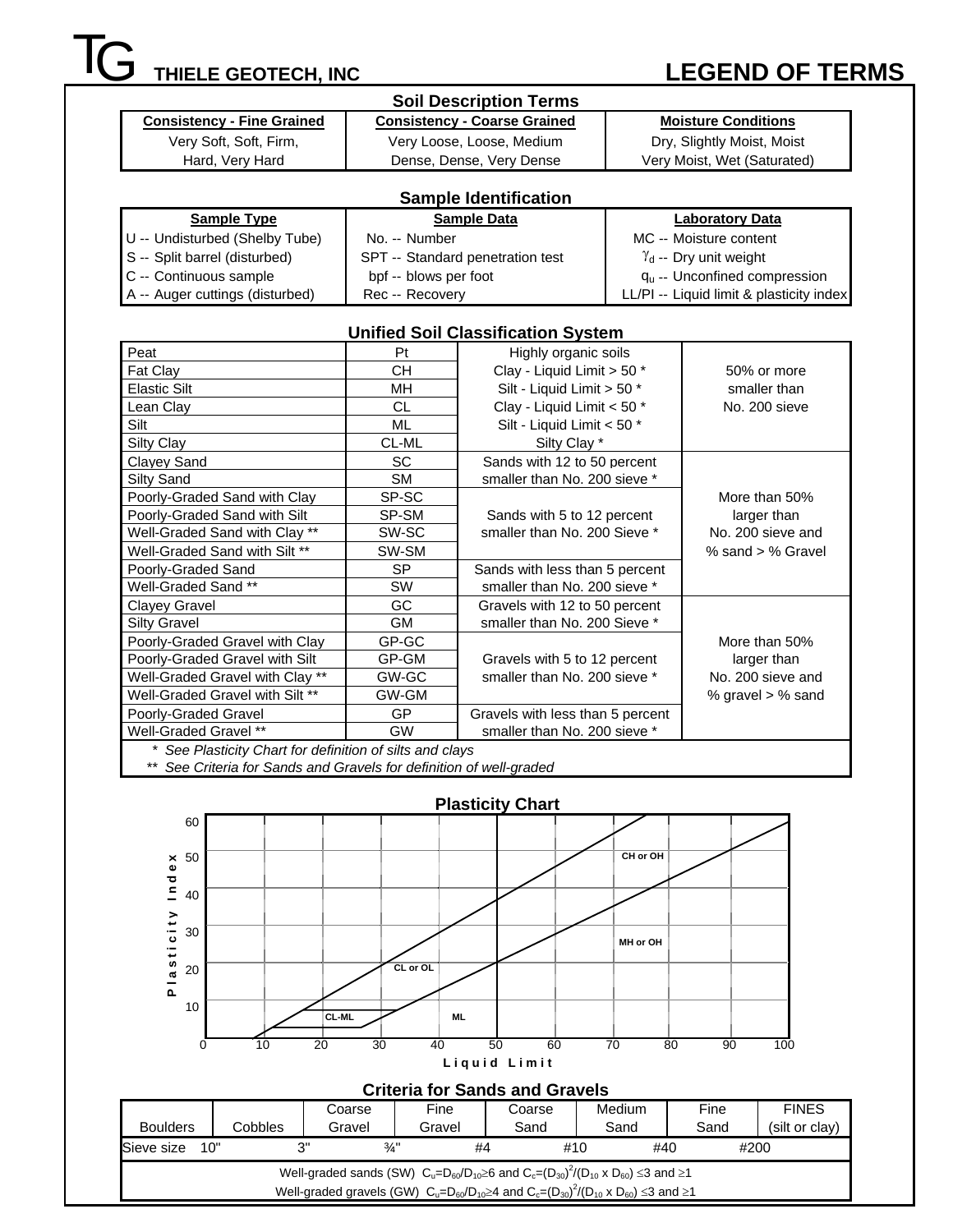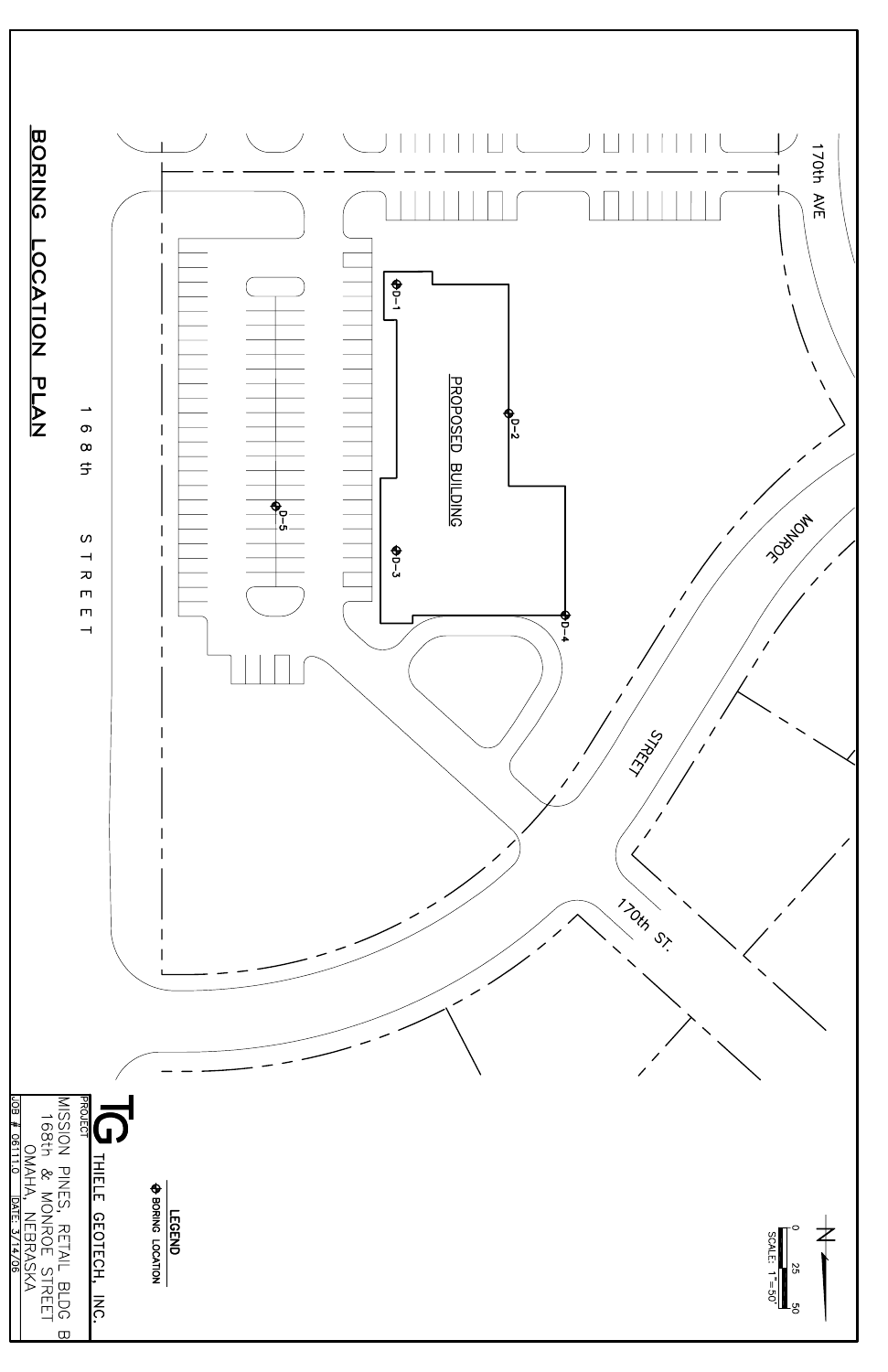|                                 |                                 |        |                 | THIELE GEOTECH, INC |                                              |                      |                |                                 |                    |         |           |                           |                         | <b>BORING LOG</b>    |                   |
|---------------------------------|---------------------------------|--------|-----------------|---------------------|----------------------------------------------|----------------------|----------------|---------------------------------|--------------------|---------|-----------|---------------------------|-------------------------|----------------------|-------------------|
|                                 | <b>WATER LEVEL OBSERVATIONS</b> |        |                 |                     | <b>PROJECT</b>                               |                      | <b>DRILLER</b> |                                 | <b>LOGGER</b>      |         |           | JOB NO.                   |                         | <b>DATE</b>          |                   |
|                                 | <b>During Drilling</b>          |        | N/E             |                     | Mission Pines Retail Building B              |                      | Epley          |                                 | Kalbach            |         |           | 06111.0                   |                         | 3/9/06               |                   |
|                                 | End of Drilling                 |        | N/E             |                     | <b>LOCATION</b>                              |                      |                | <b>DRILLING METHOD</b>          |                    |         |           | <b>DRILL RIG</b>          |                         | <b>BORING NO.</b>    |                   |
|                                 | (none encountered)              |        |                 |                     | 168 <sup>th</sup> & Monroe Street, Omaha, NE |                      |                | 6" flight augers                |                    |         |           | <b>CME 45</b>             |                         | $D-1$                |                   |
|                                 |                                 |        |                 |                     | <b>LOCATION OF BORING</b>                    |                      |                | <b>TYPE OF SURFACE</b>          |                    |         |           | <b>ELEVATION</b>          |                         | <b>DEPTH</b>         |                   |
|                                 | boring backfilled with cuttings |        |                 |                     | see Boring Location Plan                     |                      |                | bare soil / grass               |                    |         |           | 1136.5                    |                         | 15'                  |                   |
|                                 |                                 |        |                 |                     | <b>VISUAL/MANUAL DESCRIPTION</b>             |                      |                |                                 | <b>SAMPLE DATA</b> |         |           | <b>LABORATORY DATA</b>    |                         |                      | <b>DEP</b>        |
| <b>DEP</b><br>(f <sub>t</sub> ) | <b>COLOR</b>                    | MOIST. | <b>CONSIST.</b> | SOIL<br><b>TYPE</b> | <b>GEOLOGIC</b><br><b>ORIGIN</b>             | <b>REMARKS</b>       |                | <b>NO. &amp;</b><br><b>TYPE</b> | $(bpf)$ (in.)      | SPT REC | MC<br>(%) | $\gamma_{\rm d}$<br>(pcf) | $\mathbf{q}_\mathsf{u}$ | LL/PI<br>(tsf) CLASS | (f <sub>t</sub> ) |
|                                 | reddish<br>brown                | moist  | hard            | lean clay           | fill                                         |                      |                |                                 |                    |         |           |                           |                         |                      |                   |
|                                 |                                 |        |                 |                     |                                              |                      |                | $U-1$                           |                    | 12      |           | 20.4 103.7                |                         |                      |                   |
|                                 |                                 |        | firm            |                     |                                              |                      |                |                                 |                    |         |           |                           |                         |                      |                   |
|                                 | light                           |        |                 |                     |                                              | friable              |                |                                 |                    |         |           |                           |                         |                      |                   |
|                                 | brown                           |        |                 |                     |                                              |                      |                | $U-2$                           |                    | 12      |           | 19.3 100.8                | 1.43                    |                      |                   |
|                                 |                                 |        |                 |                     |                                              |                      |                |                                 |                    |         |           |                           |                         |                      | 5                 |
|                                 |                                 |        |                 |                     |                                              |                      |                |                                 |                    |         |           |                           |                         |                      |                   |
|                                 |                                 |        |                 |                     |                                              | olive gray           |                |                                 |                    |         |           |                           |                         |                      |                   |
|                                 |                                 |        |                 |                     |                                              | mottling             |                |                                 |                    |         |           |                           |                         |                      |                   |
| 10                              |                                 |        |                 |                     |                                              | roots                |                | $U-3$                           |                    | 12      |           | 20.5 102.0                | 1.37                    |                      | 10                |
|                                 |                                 |        |                 |                     |                                              |                      |                |                                 |                    |         |           |                           |                         |                      |                   |
|                                 |                                 |        |                 |                     |                                              |                      |                |                                 |                    |         |           |                           |                         |                      |                   |
|                                 | light<br>gray                   | moist  | firm            | lean clay           | Peoria Loess                                 | iron stains          |                |                                 |                    |         |           |                           |                         |                      |                   |
|                                 |                                 |        |                 |                     |                                              | silty                |                |                                 |                    |         |           |                           |                         |                      |                   |
| 15                              |                                 |        |                 |                     |                                              |                      |                | $U-4$                           |                    | 12      | 23.8      | 91.0                      |                         |                      | 15                |
|                                 |                                 |        |                 |                     |                                              | bottom of hole @ 15' |                |                                 |                    |         |           |                           |                         |                      |                   |
|                                 |                                 |        |                 |                     |                                              |                      |                |                                 |                    |         |           |                           |                         |                      |                   |
|                                 |                                 |        |                 |                     |                                              |                      |                |                                 |                    |         |           |                           |                         |                      |                   |
|                                 |                                 |        |                 |                     |                                              |                      |                |                                 |                    |         |           |                           |                         |                      |                   |
|                                 |                                 |        |                 |                     |                                              |                      |                |                                 |                    |         |           |                           |                         |                      |                   |
| 20                              |                                 |        |                 |                     |                                              |                      |                |                                 |                    |         |           |                           |                         |                      | 20                |
|                                 |                                 |        |                 |                     |                                              |                      |                |                                 |                    |         |           |                           |                         |                      |                   |
|                                 |                                 |        |                 |                     |                                              |                      |                |                                 |                    |         |           |                           |                         |                      |                   |
|                                 |                                 |        |                 |                     |                                              |                      |                |                                 |                    |         |           |                           |                         |                      |                   |
|                                 |                                 |        |                 |                     |                                              |                      |                |                                 |                    |         |           |                           |                         |                      |                   |
|                                 |                                 |        |                 |                     |                                              |                      |                |                                 |                    |         |           |                           |                         |                      | 25                |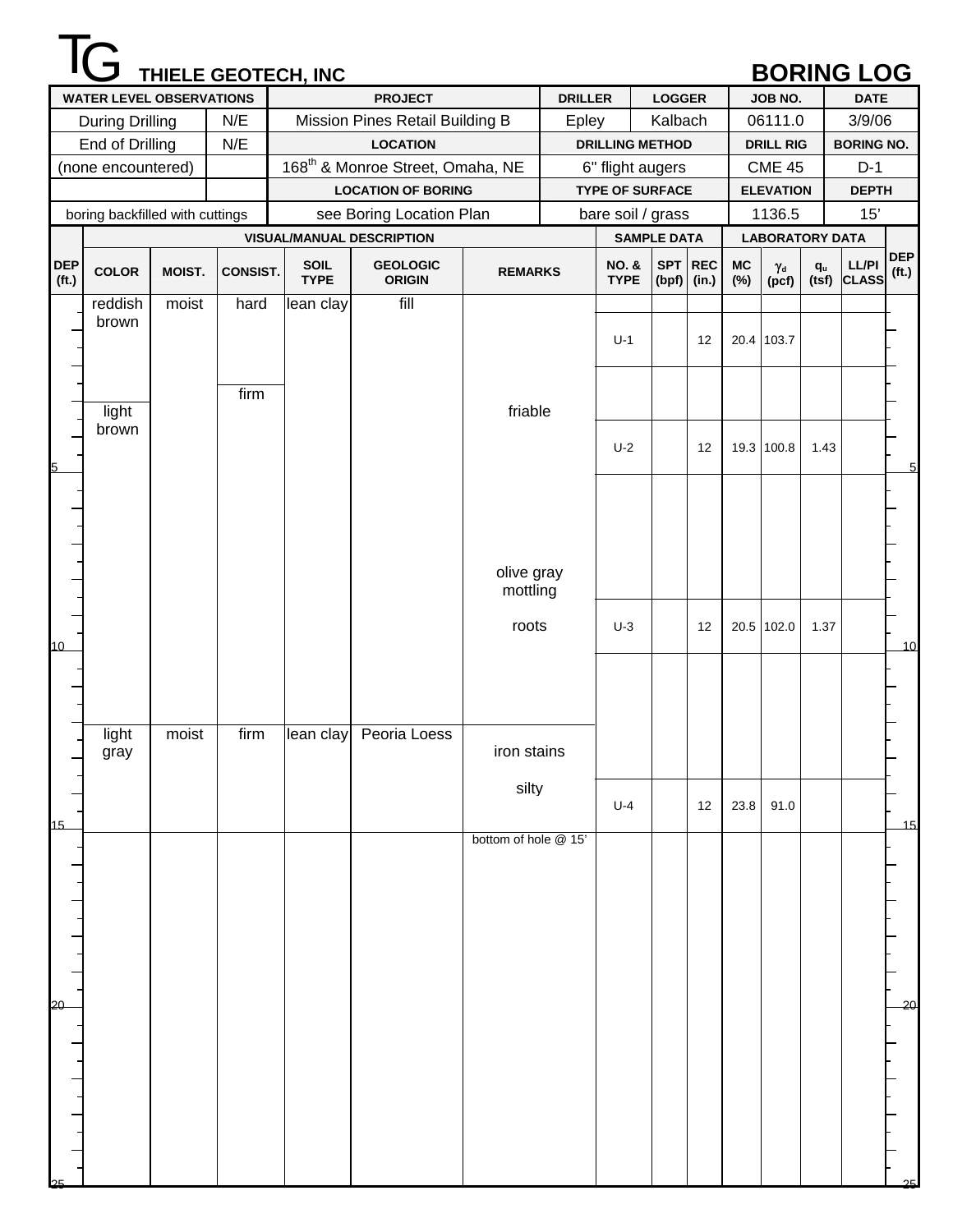|                                 |                                 |          |                 | THIELE GEOTECH, INC |                                              |                      |                |                                 |                    |                          |                  |                           |                         | <b>BORING LOG</b>    |                                 |
|---------------------------------|---------------------------------|----------|-----------------|---------------------|----------------------------------------------|----------------------|----------------|---------------------------------|--------------------|--------------------------|------------------|---------------------------|-------------------------|----------------------|---------------------------------|
|                                 | <b>WATER LEVEL OBSERVATIONS</b> |          |                 |                     | <b>PROJECT</b>                               |                      | <b>DRILLER</b> |                                 | <b>LOGGER</b>      |                          |                  | JOB NO.                   |                         | <b>DATE</b>          |                                 |
|                                 | <b>During Drilling</b>          |          | N/E             |                     | Mission Pines Retail Building B              |                      | Epley          |                                 | Kalbach            |                          |                  | 06111.0                   |                         | 3/9/06               |                                 |
|                                 | End of Drilling                 |          | N/E             |                     | <b>LOCATION</b>                              |                      |                | <b>DRILLING METHOD</b>          |                    |                          |                  | <b>DRILL RIG</b>          |                         | <b>BORING NO.</b>    |                                 |
|                                 | (none encountered)              |          |                 |                     | 168 <sup>th</sup> & Monroe Street, Omaha, NE |                      |                | 6" flight augers                |                    |                          |                  | <b>CME 45</b>             |                         | $D-2$                |                                 |
|                                 |                                 |          |                 |                     | <b>LOCATION OF BORING</b>                    |                      |                | <b>TYPE OF SURFACE</b>          |                    |                          |                  | <b>ELEVATION</b>          |                         | <b>DEPTH</b>         |                                 |
|                                 | boring backfilled with cuttings |          |                 |                     | see Boring Location Plan                     |                      |                | bare soil / grass               |                    |                          |                  | 1138.5                    |                         | 15'                  |                                 |
|                                 |                                 |          |                 |                     | <b>VISUAL/MANUAL DESCRIPTION</b>             |                      |                |                                 | <b>SAMPLE DATA</b> |                          |                  | <b>LABORATORY DATA</b>    |                         |                      |                                 |
| <b>DEP</b><br>(f <sub>t</sub> ) | <b>COLOR</b>                    | MOIST.   | <b>CONSIST.</b> | SOIL<br><b>TYPE</b> | <b>GEOLOGIC</b><br><b>ORIGIN</b>             | <b>REMARKS</b>       |                | <b>NO. &amp;</b><br><b>TYPE</b> |                    | SPT REC<br>$(bpf)$ (in.) | <b>MC</b><br>(%) | $\gamma_{\rm d}$<br>(pcf) | $\mathbf{q}_\mathsf{u}$ | LL/PI<br>(tsf) CLASS | <b>DEP</b><br>(f <sub>t</sub> ) |
|                                 | light                           | moist    | hard            | lean clay           | fill                                         |                      |                |                                 |                    |                          |                  |                           |                         |                      |                                 |
|                                 | brown                           |          |                 |                     |                                              | friable              |                | $U-1$                           |                    | 12                       |                  | 15.7 102.7                |                         |                      |                                 |
|                                 |                                 |          |                 |                     |                                              | olive gray           |                |                                 |                    |                          |                  |                           |                         |                      |                                 |
|                                 |                                 |          |                 |                     |                                              | mottling             |                |                                 |                    |                          |                  |                           |                         |                      |                                 |
|                                 |                                 |          | very<br>hard    |                     |                                              |                      |                |                                 |                    |                          |                  |                           |                         |                      |                                 |
|                                 |                                 |          |                 |                     |                                              |                      |                |                                 |                    |                          |                  |                           |                         |                      |                                 |
|                                 |                                 |          |                 |                     |                                              |                      |                | $U-2$                           |                    | 12                       |                  | 20.2 106.0                | 4.10                    |                      |                                 |
|                                 |                                 |          |                 |                     |                                              |                      |                |                                 |                    |                          |                  |                           |                         |                      | 5                               |
|                                 |                                 |          |                 |                     |                                              |                      |                |                                 |                    |                          |                  |                           |                         |                      |                                 |
|                                 |                                 |          |                 |                     |                                              |                      |                |                                 |                    |                          |                  |                           |                         |                      |                                 |
|                                 |                                 |          |                 |                     |                                              |                      |                |                                 |                    |                          |                  |                           |                         |                      |                                 |
|                                 | brown                           | moist    | firm            | lean clay           | Peoria Loess                                 | iron & carbon        |                |                                 |                    |                          |                  |                           |                         |                      |                                 |
|                                 |                                 |          |                 |                     |                                              | deposits             |                |                                 |                    |                          |                  |                           |                         |                      |                                 |
|                                 |                                 |          |                 |                     |                                              |                      |                |                                 |                    |                          |                  |                           |                         |                      |                                 |
| 10                              |                                 |          |                 |                     |                                              | silty                |                | $U-3$                           |                    | 12                       | 19.6             | 82.5                      | 0.62                    |                      | 10                              |
|                                 |                                 |          |                 |                     |                                              |                      |                |                                 |                    |                          |                  |                           |                         |                      |                                 |
|                                 |                                 |          |                 |                     |                                              |                      |                |                                 |                    |                          |                  |                           |                         |                      |                                 |
|                                 | light<br>gray                   |          |                 |                     |                                              |                      |                |                                 |                    |                          |                  |                           |                         |                      |                                 |
|                                 |                                 |          |                 |                     |                                              |                      |                |                                 |                    |                          |                  |                           |                         |                      |                                 |
|                                 |                                 | slightly |                 |                     |                                              |                      |                |                                 |                    |                          |                  |                           |                         |                      |                                 |
|                                 |                                 | moist    |                 |                     |                                              |                      |                |                                 |                    |                          |                  |                           |                         |                      |                                 |
|                                 |                                 |          |                 |                     |                                              |                      |                | $U-4$                           |                    | 12                       | 14.7             | 87.7                      |                         |                      |                                 |
| 15                              |                                 |          |                 |                     |                                              |                      |                |                                 |                    |                          |                  |                           |                         |                      | 15                              |
|                                 |                                 |          |                 |                     |                                              | bottom of hole @ 15' |                |                                 |                    |                          |                  |                           |                         |                      |                                 |
|                                 |                                 |          |                 |                     |                                              |                      |                |                                 |                    |                          |                  |                           |                         |                      |                                 |
|                                 |                                 |          |                 |                     |                                              |                      |                |                                 |                    |                          |                  |                           |                         |                      |                                 |
|                                 |                                 |          |                 |                     |                                              |                      |                |                                 |                    |                          |                  |                           |                         |                      |                                 |
|                                 |                                 |          |                 |                     |                                              |                      |                |                                 |                    |                          |                  |                           |                         |                      |                                 |
|                                 |                                 |          |                 |                     |                                              |                      |                |                                 |                    |                          |                  |                           |                         |                      |                                 |
|                                 |                                 |          |                 |                     |                                              |                      |                |                                 |                    |                          |                  |                           |                         |                      |                                 |
| 20                              |                                 |          |                 |                     |                                              |                      |                |                                 |                    |                          |                  |                           |                         |                      | 20                              |
|                                 |                                 |          |                 |                     |                                              |                      |                |                                 |                    |                          |                  |                           |                         |                      |                                 |
|                                 |                                 |          |                 |                     |                                              |                      |                |                                 |                    |                          |                  |                           |                         |                      |                                 |
|                                 |                                 |          |                 |                     |                                              |                      |                |                                 |                    |                          |                  |                           |                         |                      |                                 |
|                                 |                                 |          |                 |                     |                                              |                      |                |                                 |                    |                          |                  |                           |                         |                      |                                 |
|                                 |                                 |          |                 |                     |                                              |                      |                |                                 |                    |                          |                  |                           |                         |                      |                                 |
|                                 |                                 |          |                 |                     |                                              |                      |                |                                 |                    |                          |                  |                           |                         |                      |                                 |
| つら                              |                                 |          |                 |                     |                                              |                      |                |                                 |                    |                          |                  |                           |                         |                      | 25                              |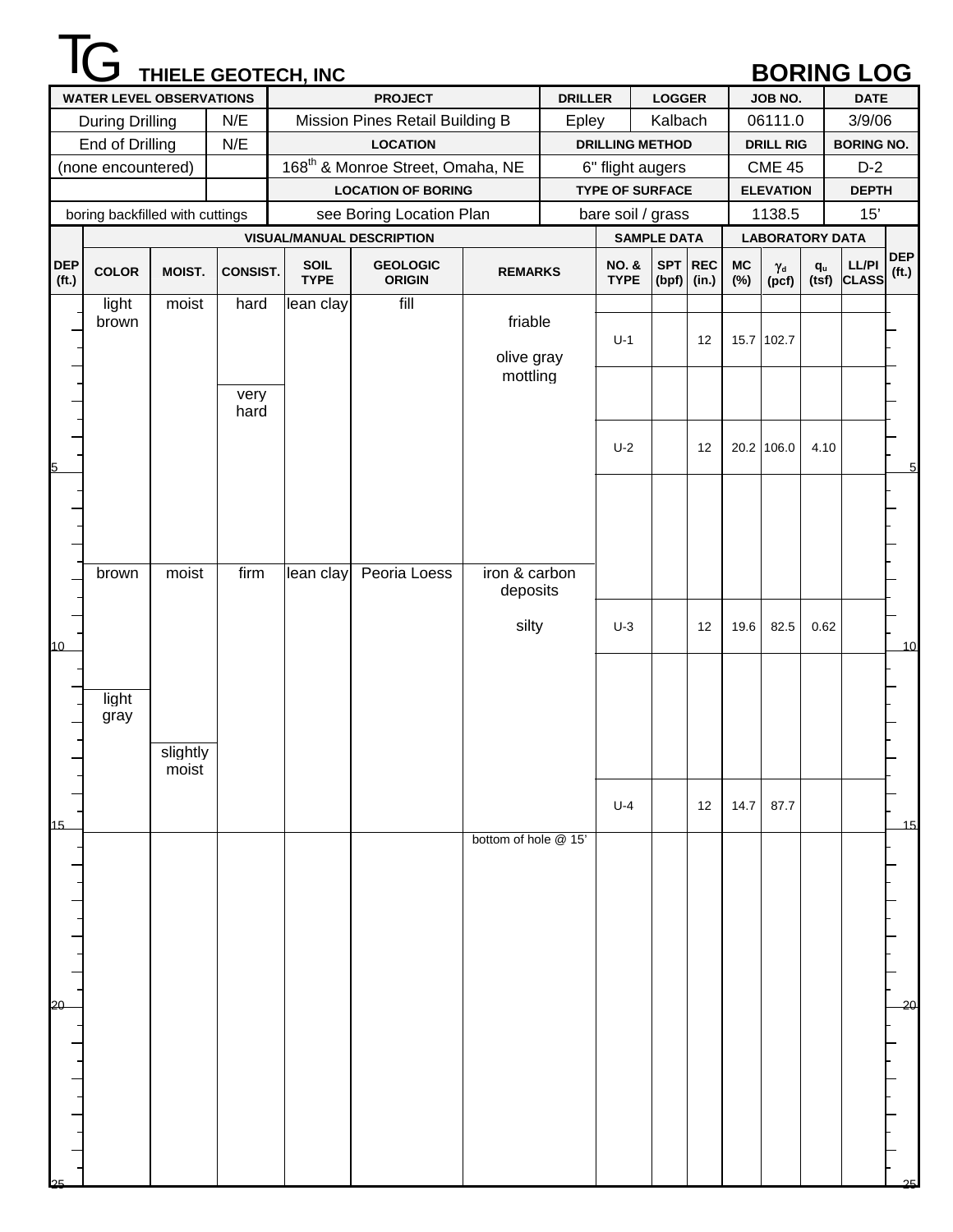|                                 |                                 |                   |                 | THIELE GEOTECH, INC |                                              |                               |                |                                 |                    |         |           |                           |                         | <b>BORING LOG</b>           |                                 |
|---------------------------------|---------------------------------|-------------------|-----------------|---------------------|----------------------------------------------|-------------------------------|----------------|---------------------------------|--------------------|---------|-----------|---------------------------|-------------------------|-----------------------------|---------------------------------|
|                                 | <b>WATER LEVEL OBSERVATIONS</b> |                   |                 |                     | <b>PROJECT</b>                               |                               | <b>DRILLER</b> |                                 | <b>LOGGER</b>      |         |           | JOB NO.                   |                         | <b>DATE</b>                 |                                 |
|                                 | <b>During Drilling</b>          |                   | N/E             |                     | Mission Pines Retail Building B              |                               | Epley          |                                 | Kalbach            |         |           | 06111.0                   |                         | 3/9/06                      |                                 |
|                                 | End of Drilling                 |                   | N/E             |                     | <b>LOCATION</b>                              |                               |                | <b>DRILLING METHOD</b>          |                    |         |           | <b>DRILL RIG</b>          |                         | <b>BORING NO.</b>           |                                 |
|                                 | (none encountered)              |                   |                 |                     | 168 <sup>th</sup> & Monroe Street, Omaha, NE |                               |                | 6" flight augers                |                    |         |           | <b>CME 45</b>             |                         | $D-3$                       |                                 |
|                                 |                                 |                   |                 |                     | <b>LOCATION OF BORING</b>                    |                               |                | <b>TYPE OF SURFACE</b>          |                    |         |           | <b>ELEVATION</b>          |                         | <b>DEPTH</b>                |                                 |
|                                 | boring backfilled with cuttings |                   |                 |                     | see Boring Location Plan                     |                               |                | bare soil / grass               |                    |         |           | 1139.5                    |                         | 15'                         |                                 |
|                                 |                                 |                   |                 |                     | <b>VISUAL/MANUAL DESCRIPTION</b>             |                               |                |                                 | <b>SAMPLE DATA</b> |         |           | <b>LABORATORY DATA</b>    |                         |                             |                                 |
| <b>DEP</b><br>(f <sub>t</sub> ) | <b>COLOR</b>                    | MOIST.            | <b>CONSIST.</b> | SOIL<br><b>TYPE</b> | <b>GEOLOGIC</b><br><b>ORIGIN</b>             | <b>REMARKS</b>                |                | <b>NO. &amp;</b><br><b>TYPE</b> | $(bpf)$ (in.)      | SPT REC | MC<br>(%) | $\gamma_{\rm d}$<br>(pcf) | $\mathbf{q}_\mathrm{u}$ | <b>LL/PI</b><br>(tsf) CLASS | <b>DEP</b><br>(f <sub>t</sub> ) |
|                                 | light<br>brown                  | moist             | hard            | lean clay           | fill                                         | blocky                        |                | $U-1$                           |                    | 12      |           | 19.4 104.6                |                         |                             |                                 |
|                                 |                                 |                   | firm            |                     |                                              |                               |                |                                 |                    |         |           |                           |                         |                             |                                 |
|                                 |                                 |                   |                 |                     |                                              |                               |                | $U-2$                           |                    | 12      |           | 17.8 102.9                | 1.29                    |                             | 5                               |
|                                 |                                 |                   |                 |                     |                                              |                               |                |                                 |                    |         |           |                           |                         |                             |                                 |
|                                 |                                 |                   |                 |                     |                                              | roots                         |                |                                 |                    |         |           |                           |                         |                             |                                 |
| 10 <sup>1</sup>                 |                                 |                   |                 |                     |                                              |                               |                | $U-3$                           |                    | 12      | 17.9      | 99.6                      | 1.16                    |                             | 10                              |
|                                 |                                 |                   |                 |                     |                                              |                               |                |                                 |                    |         |           |                           |                         |                             |                                 |
|                                 |                                 | slightly<br>moist |                 |                     |                                              | minor concrete<br>and cobbles |                |                                 |                    |         |           |                           |                         |                             |                                 |
| 15                              |                                 | slightly<br>moist | firm            | lean clay           | Peoria loess                                 |                               |                | $U-4$                           |                    | 12      | 14.4      | 91.4                      |                         |                             | 15                              |
|                                 |                                 |                   |                 |                     |                                              | bottom of hole @ 15'          |                |                                 |                    |         |           |                           |                         |                             |                                 |
| 20                              |                                 |                   |                 |                     |                                              |                               |                |                                 |                    |         |           |                           |                         |                             | 20                              |
|                                 |                                 |                   |                 |                     |                                              |                               |                |                                 |                    |         |           |                           |                         |                             | 25                              |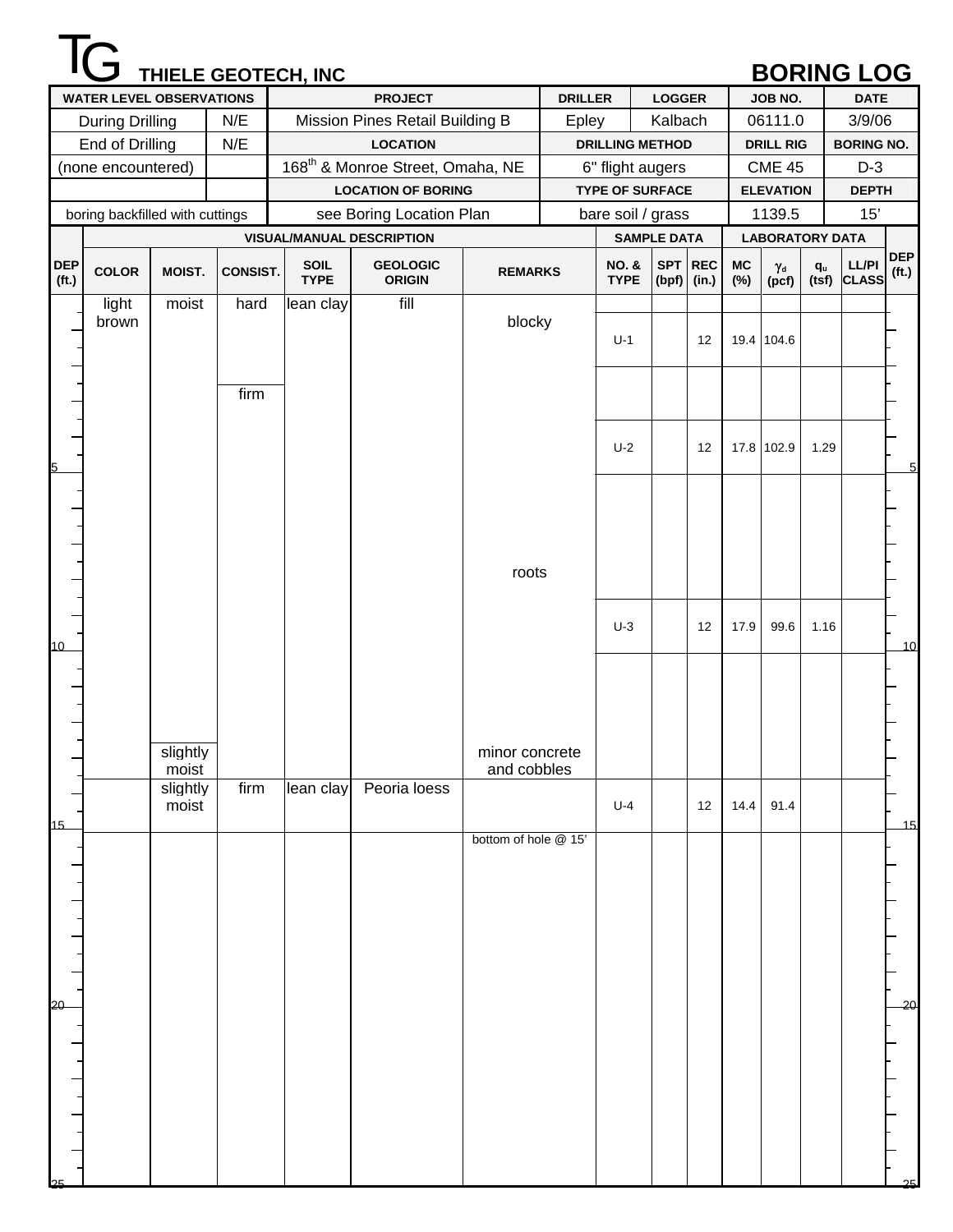|                                 |                                 |          |                 | THIELE GEOTECH, INC |                                              |                      |                |                                 |               |         |           |                           |                         | <b>BORING LOG</b>           |                                 |
|---------------------------------|---------------------------------|----------|-----------------|---------------------|----------------------------------------------|----------------------|----------------|---------------------------------|---------------|---------|-----------|---------------------------|-------------------------|-----------------------------|---------------------------------|
|                                 | <b>WATER LEVEL OBSERVATIONS</b> |          |                 |                     | <b>PROJECT</b>                               |                      | <b>DRILLER</b> |                                 | <b>LOGGER</b> |         |           | JOB NO.                   |                         | <b>DATE</b>                 |                                 |
|                                 | <b>During Drilling</b>          |          | N/E             |                     | Mission Pines Retail Building B              |                      | Epley          |                                 | Kalbach       |         |           | 06111.0                   |                         | 3/9/06                      |                                 |
|                                 | End of Drilling                 |          | N/E             |                     | <b>LOCATION</b>                              |                      |                | <b>DRILLING METHOD</b>          |               |         |           | <b>DRILL RIG</b>          |                         | <b>BORING NO.</b>           |                                 |
|                                 | (none encountered)              |          |                 |                     | 168 <sup>th</sup> & Monroe Street, Omaha, NE |                      |                | 6" flight augers                |               |         |           | <b>CME 45</b>             |                         | $D-4$                       |                                 |
|                                 |                                 |          |                 |                     | <b>LOCATION OF BORING</b>                    |                      |                | <b>TYPE OF SURFACE</b>          |               |         |           | <b>ELEVATION</b>          |                         | <b>DEPTH</b>                |                                 |
|                                 | boring backfilled with cuttings |          |                 |                     | see Boring Location Plan                     |                      |                | bare soil / grass               |               |         |           | 1134.5                    |                         | 20'                         |                                 |
|                                 |                                 |          |                 |                     | <b>VISUAL/MANUAL DESCRIPTION</b>             |                      |                | <b>SAMPLE DATA</b>              |               |         |           | <b>LABORATORY DATA</b>    |                         |                             |                                 |
| <b>DEP</b><br>(f <sub>t</sub> ) | <b>COLOR</b>                    | MOIST.   | <b>CONSIST.</b> | SOIL<br><b>TYPE</b> | <b>GEOLOGIC</b><br><b>ORIGIN</b>             | <b>REMARKS</b>       |                | <b>NO. &amp;</b><br><b>TYPE</b> | $(bpf)$ (in.) | SPT REC | MC<br>(%) | $\gamma_{\rm d}$<br>(pcf) | $\mathbf{q}_\mathsf{u}$ | <b>LL/PI</b><br>(tsf) CLASS | <b>DEP</b><br>(f <sub>t</sub> ) |
|                                 | reddish                         | moist    | hard            | lean clay           | fill                                         | minor roots          |                |                                 |               |         |           |                           |                         |                             |                                 |
|                                 | brown                           |          |                 |                     |                                              | blocky               |                | $U-1$                           |               | 11      |           | 21.9 103.0                |                         |                             |                                 |
|                                 | light                           |          | firm            |                     |                                              |                      |                |                                 |               |         |           |                           |                         |                             |                                 |
|                                 | brown                           |          |                 |                     |                                              |                      |                | $U-2$                           |               | 12      | 16.9      | 94.5                      | 1.07                    |                             |                                 |
|                                 |                                 |          |                 |                     |                                              |                      |                |                                 |               |         |           |                           |                         |                             | 5                               |
|                                 |                                 |          |                 |                     |                                              |                      |                |                                 |               |         |           |                           |                         |                             |                                 |
|                                 |                                 |          |                 |                     |                                              |                      |                |                                 |               |         |           |                           |                         |                             |                                 |
| 10 <sup>1</sup>                 |                                 |          |                 |                     |                                              |                      |                | $U-3$                           |               | 12      |           | 15.8 101.2                | 1.34                    |                             | 10                              |
|                                 |                                 |          |                 |                     |                                              |                      |                |                                 |               |         |           |                           |                         |                             |                                 |
|                                 |                                 |          |                 |                     |                                              |                      |                |                                 |               |         |           |                           |                         |                             |                                 |
|                                 | brown                           |          |                 |                     |                                              |                      |                | $U-4$                           |               | 12      | 15.0      | 99.6                      |                         |                             |                                 |
| 15                              |                                 |          |                 |                     |                                              |                      |                |                                 |               |         |           |                           |                         |                             | 15                              |
|                                 |                                 | slightly |                 |                     |                                              |                      |                |                                 |               |         |           |                           |                         |                             |                                 |
|                                 |                                 | moist    |                 |                     |                                              |                      |                |                                 |               |         |           |                           |                         |                             |                                 |
| 20                              |                                 |          |                 |                     |                                              |                      |                | $U-5$                           |               | 11      |           | 14.1 101.7                | 1.47                    |                             | 20                              |
|                                 |                                 |          |                 |                     |                                              | bottom of hole @ 20' |                |                                 |               |         |           |                           |                         |                             |                                 |
|                                 |                                 |          |                 |                     |                                              |                      |                |                                 |               |         |           |                           |                         |                             |                                 |
|                                 |                                 |          |                 |                     |                                              |                      |                |                                 |               |         |           |                           |                         |                             |                                 |
|                                 |                                 |          |                 |                     |                                              |                      |                |                                 |               |         |           |                           |                         |                             | 25                              |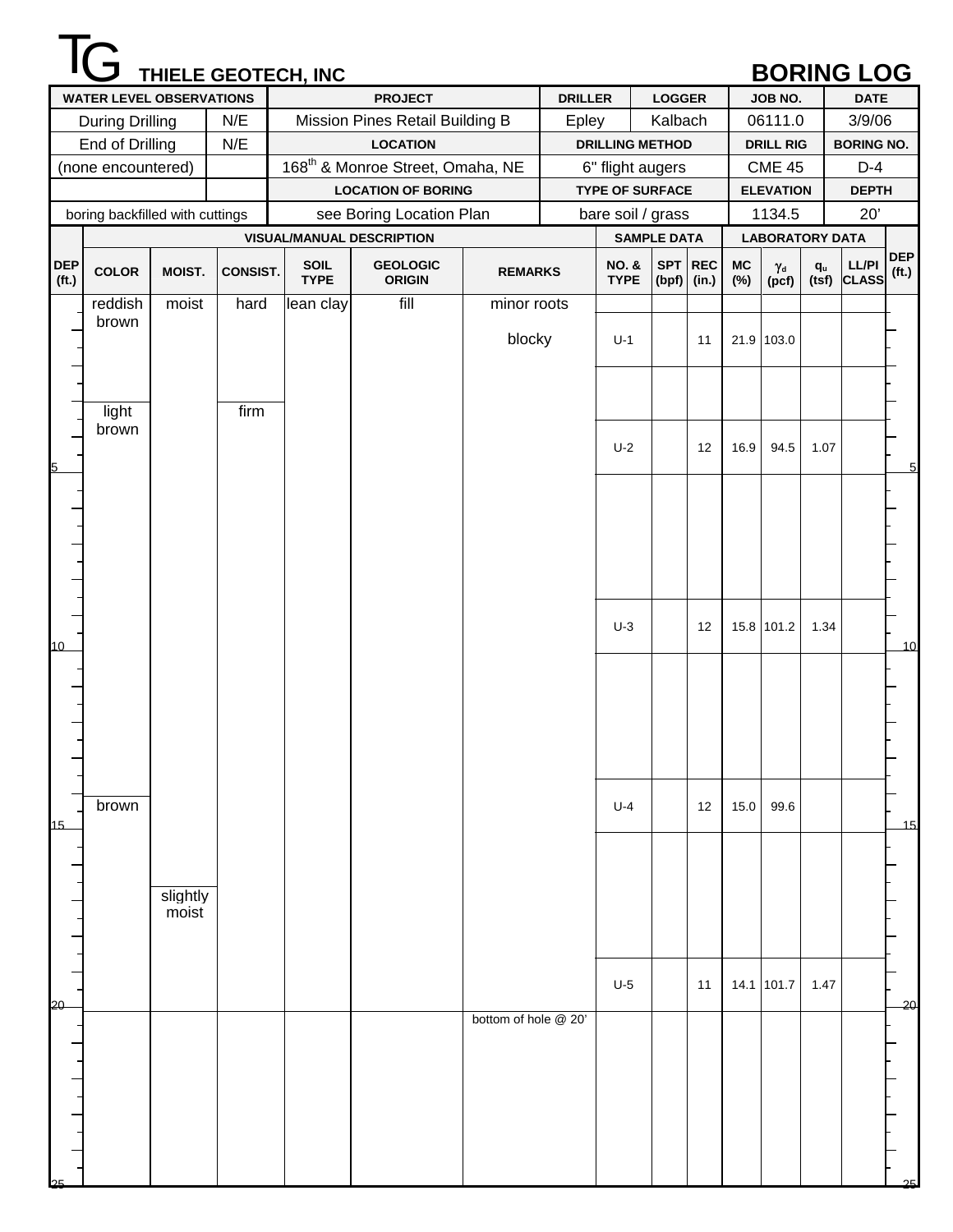|                                 |                                 |        |                 | THIELE GEOTECH, INC |                                              |                     |                |                                 |               |         |             |                           |       | <b>BORING LOG</b>           |                     |
|---------------------------------|---------------------------------|--------|-----------------|---------------------|----------------------------------------------|---------------------|----------------|---------------------------------|---------------|---------|-------------|---------------------------|-------|-----------------------------|---------------------|
|                                 | <b>WATER LEVEL OBSERVATIONS</b> |        |                 |                     | <b>PROJECT</b>                               |                     | <b>DRILLER</b> |                                 | <b>LOGGER</b> |         |             | JOB NO.                   |       | <b>DATE</b>                 |                     |
|                                 | <b>During Drilling</b>          |        | N/E             |                     | Mission Pines Retail Building B              |                     | Epley          |                                 | Kalbach       |         |             | 06111.0                   |       | 3/9/06                      |                     |
|                                 | End of Drilling                 |        | N/E             |                     | <b>LOCATION</b>                              |                     |                | <b>DRILLING METHOD</b>          |               |         |             | <b>DRILL RIG</b>          |       | <b>BORING NO.</b>           |                     |
|                                 | (none encountered)              |        |                 |                     | 168 <sup>th</sup> & Monroe Street, Omaha, NE |                     |                | 6" flight augers                |               |         |             | <b>CME 45</b>             |       | $D-5$                       |                     |
|                                 |                                 |        |                 |                     | <b>LOCATION OF BORING</b>                    |                     |                | <b>TYPE OF SURFACE</b>          |               |         |             | <b>ELEVATION</b>          |       | <b>DEPTH</b>                |                     |
|                                 | boring backfilled with cuttings |        |                 |                     | see Boring Location Plan                     |                     |                | bare soil / grass               |               |         |             | 1132.5                    |       | 5'                          |                     |
|                                 |                                 |        |                 |                     | <b>VISUAL/MANUAL DESCRIPTION</b>             |                     |                | <b>SAMPLE DATA</b>              |               |         |             |                           |       | <b>LABORATORY DATA</b>      |                     |
| <b>DEP</b><br>(f <sub>t</sub> ) | <b>COLOR</b>                    | MOIST. | <b>CONSIST.</b> | SOIL<br><b>TYPE</b> | <b>GEOLOGIC</b><br><b>ORIGIN</b>             | <b>REMARKS</b>      |                | <b>NO. &amp;</b><br><b>TYPE</b> | $(bpf)$ (in.) | SPT REC | $MC$<br>(%) | $\gamma_{\rm d}$<br>(pcf) | $q_u$ | <b>LL/PI</b><br>(tsf) CLASS | <b>DEP</b><br>(ft.) |
|                                 | brown                           | moist  | hard            | lean clay           | fill                                         |                     |                |                                 |               |         |             |                           |       |                             |                     |
|                                 |                                 |        |                 |                     |                                              |                     |                | $U-1$                           |               | 11      |             | 19.7 109.0                |       |                             |                     |
|                                 |                                 |        |                 |                     |                                              |                     |                |                                 |               |         |             |                           |       |                             |                     |
|                                 |                                 |        |                 |                     |                                              |                     |                |                                 |               |         |             |                           |       |                             |                     |
|                                 |                                 |        |                 |                     |                                              |                     |                |                                 |               |         |             |                           |       |                             |                     |
|                                 | dark                            |        |                 |                     |                                              |                     |                |                                 |               |         |             |                           |       |                             |                     |
|                                 | gray                            |        |                 |                     |                                              |                     |                | $U-2$                           |               | 12      |             | 21.9 105.1                | 2.56  |                             |                     |
| 5                               |                                 |        |                 |                     |                                              | bottom of hole @ 5' |                |                                 |               |         |             |                           |       |                             | 5                   |
|                                 |                                 |        |                 |                     |                                              |                     |                |                                 |               |         |             |                           |       |                             |                     |
|                                 |                                 |        |                 |                     |                                              |                     |                |                                 |               |         |             |                           |       |                             |                     |
|                                 |                                 |        |                 |                     |                                              |                     |                |                                 |               |         |             |                           |       |                             |                     |
|                                 |                                 |        |                 |                     |                                              |                     |                |                                 |               |         |             |                           |       |                             |                     |
|                                 |                                 |        |                 |                     |                                              |                     |                |                                 |               |         |             |                           |       |                             |                     |
|                                 |                                 |        |                 |                     |                                              |                     |                |                                 |               |         |             |                           |       |                             |                     |
| 10                              |                                 |        |                 |                     |                                              |                     |                |                                 |               |         |             |                           |       |                             | 10                  |
|                                 |                                 |        |                 |                     |                                              |                     |                |                                 |               |         |             |                           |       |                             |                     |
|                                 |                                 |        |                 |                     |                                              |                     |                |                                 |               |         |             |                           |       |                             |                     |
|                                 |                                 |        |                 |                     |                                              |                     |                |                                 |               |         |             |                           |       |                             |                     |
|                                 |                                 |        |                 |                     |                                              |                     |                |                                 |               |         |             |                           |       |                             |                     |
|                                 |                                 |        |                 |                     |                                              |                     |                |                                 |               |         |             |                           |       |                             |                     |
|                                 |                                 |        |                 |                     |                                              |                     |                |                                 |               |         |             |                           |       |                             |                     |
|                                 |                                 |        |                 |                     |                                              |                     |                |                                 |               |         |             |                           |       |                             |                     |
| 15                              |                                 |        |                 |                     |                                              |                     |                |                                 |               |         |             |                           |       |                             | 15                  |
|                                 |                                 |        |                 |                     |                                              |                     |                |                                 |               |         |             |                           |       |                             |                     |
|                                 |                                 |        |                 |                     |                                              |                     |                |                                 |               |         |             |                           |       |                             |                     |
|                                 |                                 |        |                 |                     |                                              |                     |                |                                 |               |         |             |                           |       |                             |                     |
|                                 |                                 |        |                 |                     |                                              |                     |                |                                 |               |         |             |                           |       |                             |                     |
|                                 |                                 |        |                 |                     |                                              |                     |                |                                 |               |         |             |                           |       |                             |                     |
|                                 |                                 |        |                 |                     |                                              |                     |                |                                 |               |         |             |                           |       |                             |                     |
| 20                              |                                 |        |                 |                     |                                              |                     |                |                                 |               |         |             |                           |       |                             | $\overline{20}$     |
|                                 |                                 |        |                 |                     |                                              |                     |                |                                 |               |         |             |                           |       |                             |                     |
|                                 |                                 |        |                 |                     |                                              |                     |                |                                 |               |         |             |                           |       |                             |                     |
|                                 |                                 |        |                 |                     |                                              |                     |                |                                 |               |         |             |                           |       |                             |                     |
|                                 |                                 |        |                 |                     |                                              |                     |                |                                 |               |         |             |                           |       |                             |                     |
|                                 |                                 |        |                 |                     |                                              |                     |                |                                 |               |         |             |                           |       |                             |                     |
|                                 |                                 |        |                 |                     |                                              |                     |                |                                 |               |         |             |                           |       |                             |                     |
|                                 |                                 |        |                 |                     |                                              |                     |                |                                 |               |         |             |                           |       |                             |                     |
| つら                              |                                 |        |                 |                     |                                              |                     |                |                                 |               |         |             |                           |       |                             | 25                  |